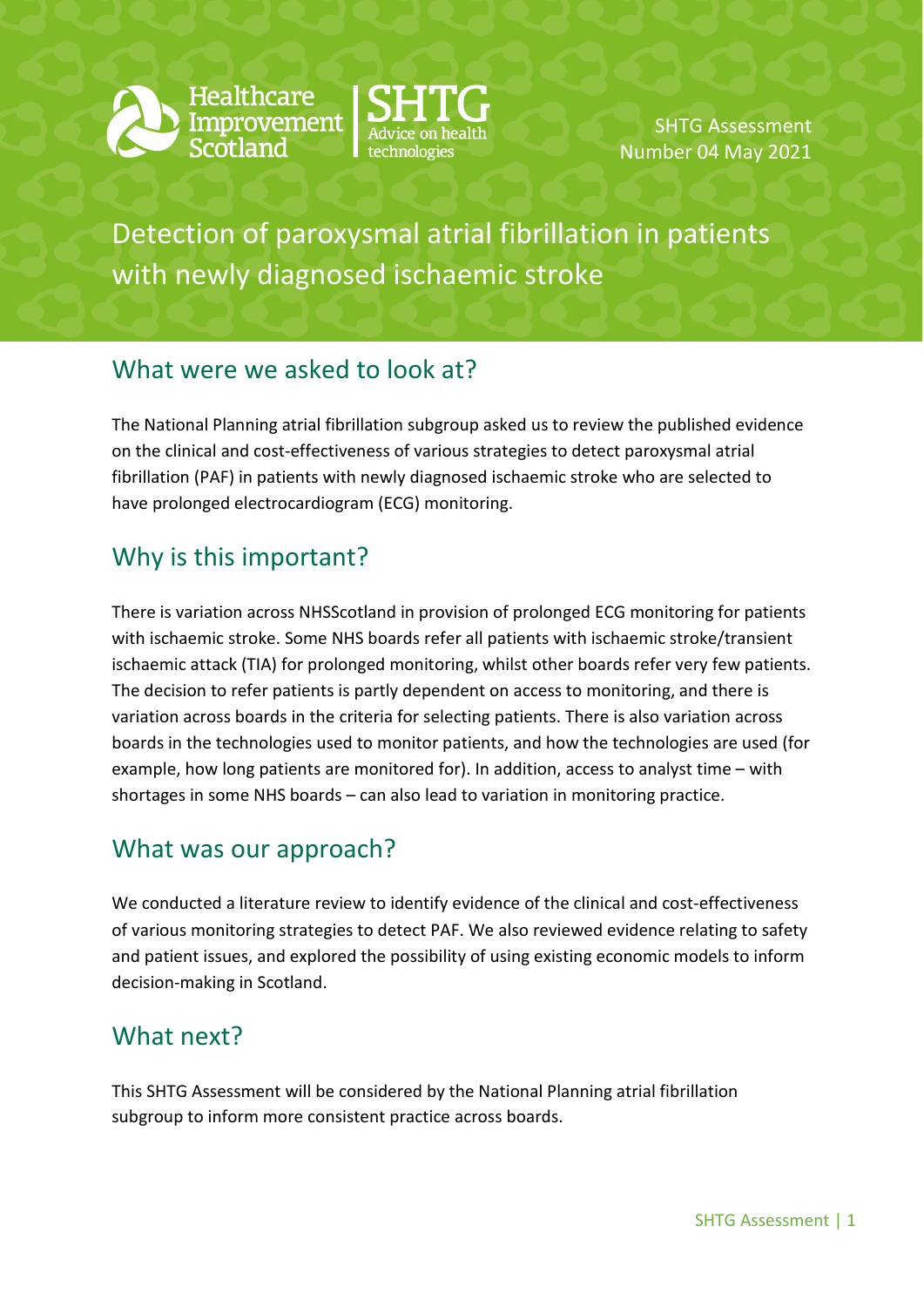## Key findings

- $\blacksquare$  There is insufficient evidence to draw robust conclusions about the comparative clinical and cost-effectiveness of different types of ambulatory electrocardiogram to detect PAF. Our review compared Holter devices, event recorder technologies, and patch technologies.
- NICE medical technologies guidance published in 2020 recommends the patch technology, Zio XT, as an option for people with suspected cardiac arrhythmias who would benefit from ambulatory ECG monitoring for longer than 24 hours. The guidance states that data should be collected on factors such as long-term clinical outcomes and resource use.
- A health technology assessment published in 2016 by the Canadian Agency for Drugs and Technologies in Health (CADTH) recommends 7 days of continuous outpatient cardiac monitoring with either an ambulatory Holter monitor or external loop recorder for patients who have been discharged from hospital after a stroke or TIA and who did not undergo continuous cardiac monitoring while in hospital.
- $\blacksquare$  Two systematic reviews reported that the detection rate for any new atrial fibrillation (AF) was greater in selected (defined as 'prescreened') patients following stroke or TIA, compared with unselected patients, and greater again in patients with cryptogenic strokes. The definition of 'selected' patients varied and included older age, more extensive testing for arrhythmias before enrolment, or presumed cardioembolic/cryptogenic cause. One review reported lower AF detection rates in TIA cohorts compared with cohorts including both stroke and TIA patients.
- $\blacksquare$  There is insufficient evidence to define the optimal duration of long-term monitoring.
- $\blacksquare$  The length of AF that warrants treatment with anticoagulants is not clear from the published evidence.
- In patients with cryptogenic stroke, extended ECG monitoring for AF detection may be economically worthwhile when traditional willingness-to-pay thresholds are adopted. However, there was substantial variation in the reported incremental cost effectiveness ratios (ICERs). The feasibility of direct comparison of cost-effectiveness across technologies is also limited by heterogeneity in modelling assumptions.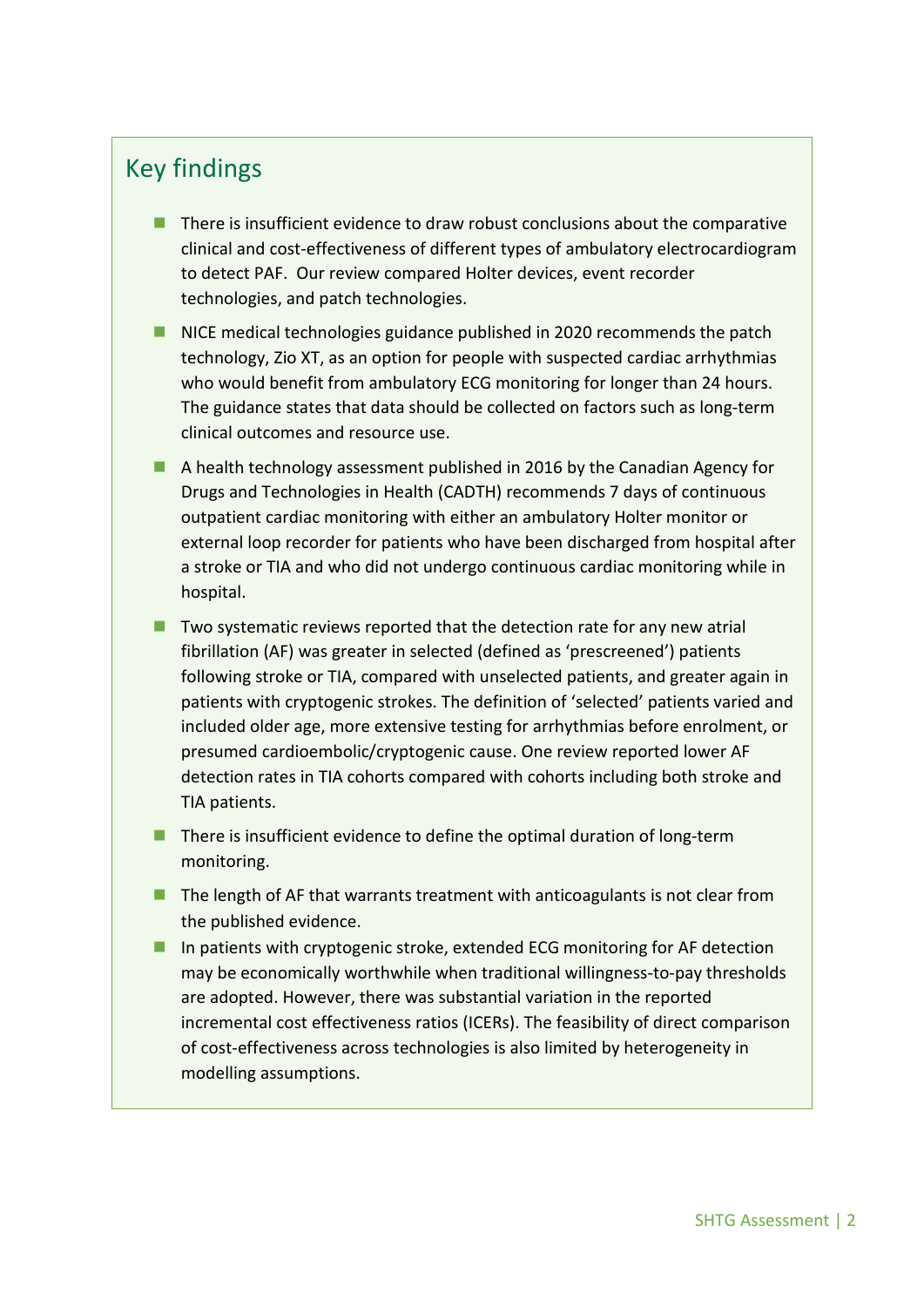# Contents

| Canadian Agency for Drugs and Technologies in Health (2016) 10 |  |
|----------------------------------------------------------------|--|
|                                                                |  |
|                                                                |  |
|                                                                |  |
|                                                                |  |
|                                                                |  |
|                                                                |  |
|                                                                |  |
|                                                                |  |
|                                                                |  |
|                                                                |  |
|                                                                |  |
|                                                                |  |
|                                                                |  |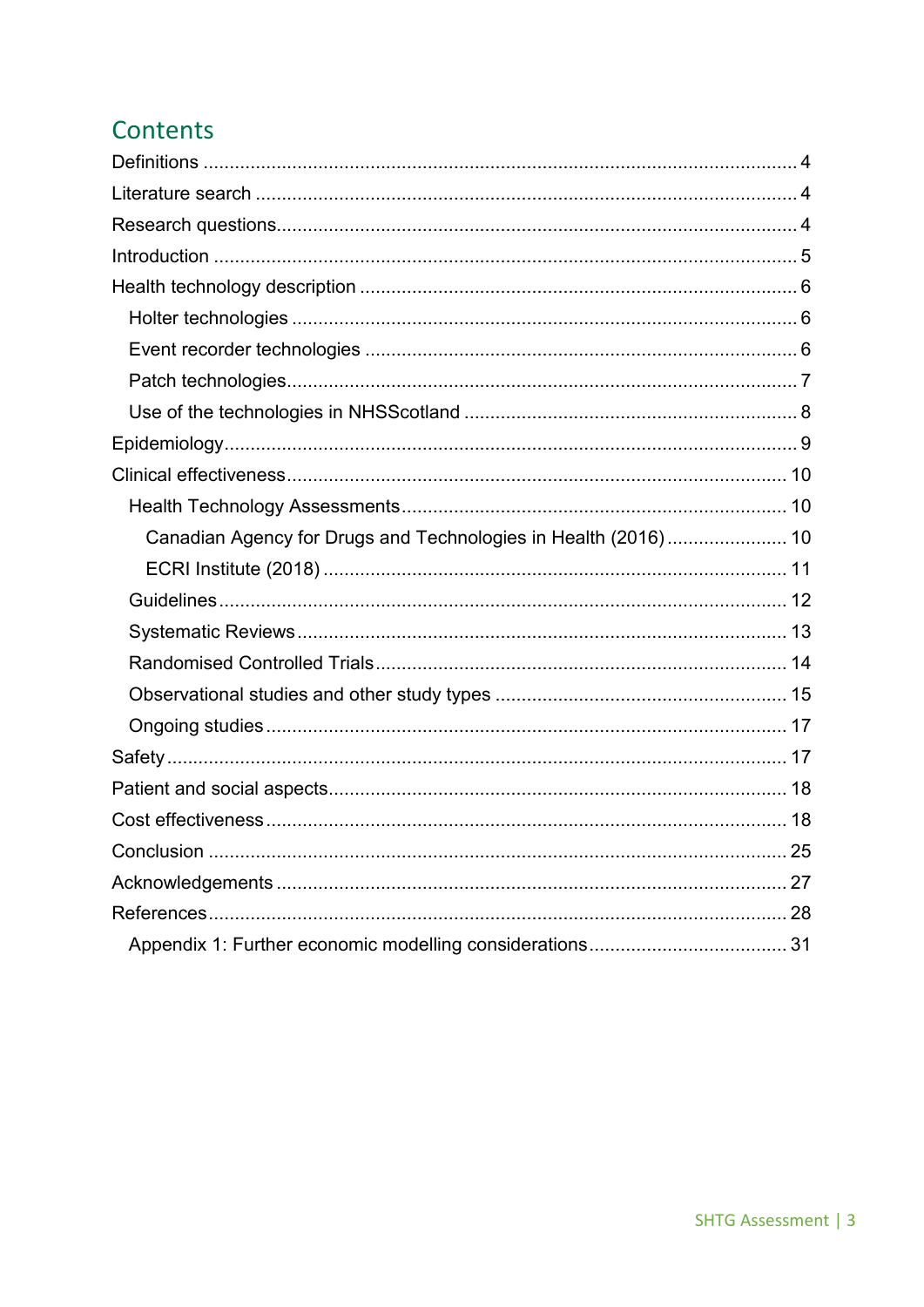# <span id="page-3-0"></span>**Definitions**

**Atrial fibrillation (AF):** A type of cardiac arrhythmia, which causes pooling of blood that leads to thrombosis formation and is associated with an increased risk of a stroke or TIA.<sup>1</sup>

**Ischaemic Stroke:** An ischaemic stroke is caused by thrombosis of the cerebral vessels or by emboli from a proximal arterial source or the heart. 1

**Transient Ischaemic Attack (TIA):** A neurological deficit lasting less than 24 hours, caused by cerebral ischaemia. 1

## <span id="page-3-1"></span>Literature search

A systematic search of the primary and secondary literature was carried out between 26 August and 8 September 2020 to identify systematic reviews, health technology assessments and other evidence based reports. The Medline and Embase databases were searched for systematic reviews, meta-analyses and economic studies. Results were limited to English language studies.

Key websites were searched for guidelines, policy documents, clinical summaries and ongoing trials.

Concepts used in all searches included:stroke, transient ischaemic attack, ambulatory electrocardiography, Philips DigiTrak XT, Lifecard CF, Sorin Spiderview, Zenicor-ECG, Zio patch, BodyGuardian® MINI. A full list of resources searched and terms used is available on request.

## <span id="page-3-2"></span>Research questions

### Main question

What is the most clinically and cost-effective strategy to detect paroxysmal atrial fibrillation (PAF) in patients with newly diagnosed ischaemic stroke who are selected to have prolonged electrocardiogram (ECG) monitoring?

#### Additional questions

What is the clinical and cost-effectiveness of Holter versus event recorder versus patch technologies in the detection of PAF in patients with newly diagnosed ischaemic stroke selected to have prolonged ECG monitoring?

In patients with newly diagnosed ischaemic stroke, which patients should have prolonged ECG monitoring to detect PAF?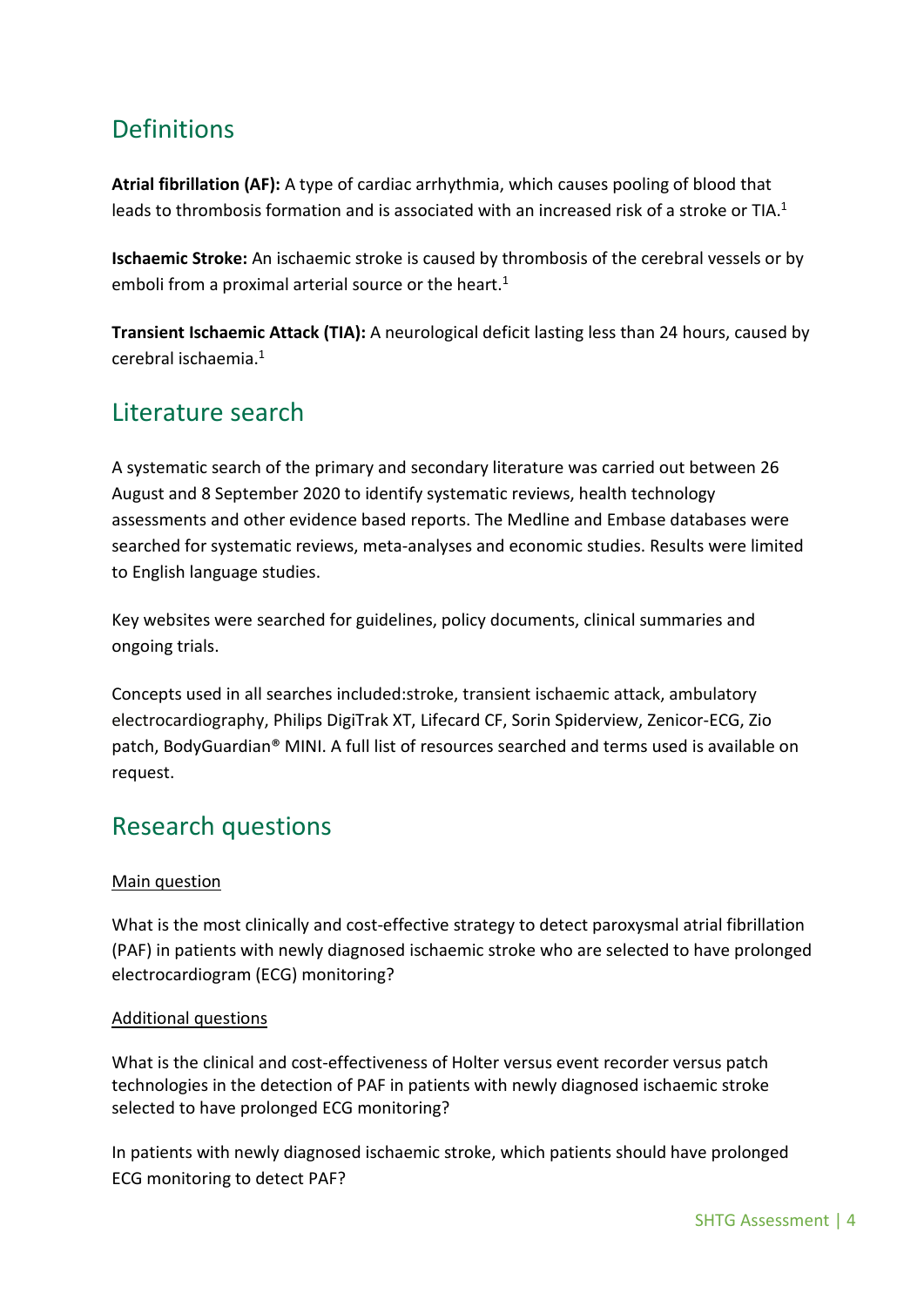What is the optimum duration of prolonged ECG monitoring to detect PAF?

What length of atrial fibrillation (AF) warrants treatment with anticoagulants?

## <span id="page-4-0"></span>Introduction

One third of ischaemic strokes or transient ischaemic attacks (TIA) are cryptogenic (of obscure or unknown origin).<sup>2</sup> Some people with cryptogenic stroke/TIA will have undiagnosed AF, which increases their risk of a subsequent stroke. People with cryptogenic stroke are routinely assessed for undiagnosed AF. When AF is diagnosed, patients are normally offered anticoagulants to reduce the risk of another stroke. It is estimated that treatment with anticoagulants reduces the risk of subsequent stroke by up to 60%. <sup>3</sup> There is no gold-standard monitoring method, and so the true prevalence of AF in patients with a history of stroke or TIA is uncertain.

Assessment for AF in this patient group typically involves using a standard ECG device to monitor heart rhythm over a short period (typically a few seconds). This can be effective for detecting permanent AF, but may miss intermittent, or paroxysmal, AF. <sup>4</sup> In patients with cryptogenic stroke suspected of having PAF, prolonged ECG monitoring may be offered using ambulatory ECG technology. There is variation across NHSScotland in the ambulatory ECG technologies used, and how long they are used for. There is also variation with regards to how long an episode of AF should last for the person to be diagnosed as having AF. The most common threshold used in the NHS care pathway is 2 minutes. 4

In 2017, three relevant national standards for stroke services in Scotland were introduced:<sup>5</sup>

- Stroke services should have written, locally agreed criteria to select those patients with stroke or TIA who should be offered prolonged ECG monitoring to detect PAF.
- **Patients meeting those criteria should have prompt access to at least 72 hours of** ECG monitoring to detect paroxysmal AF.
- $\blacksquare$  The results of the prolonged monitoring should be available within 2 weeks of referral for monitoring to facilitate early secondary prevention.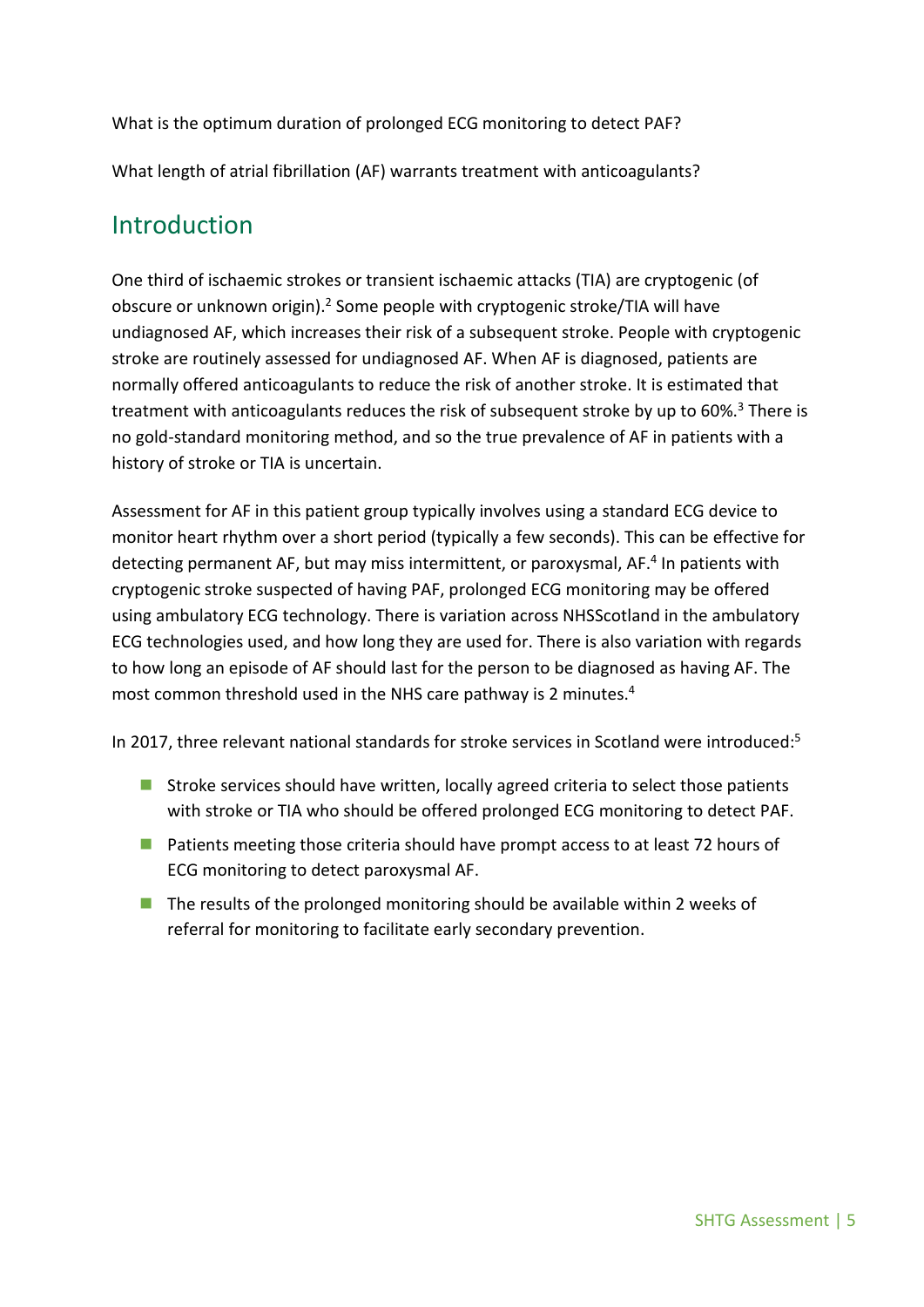# <span id="page-5-0"></span>Health technology description

Our assessment included the following categories of ambulatory electrocardiograms to detect PAF: Holter technologies, event recorder technologies and patch technologies. It should be noted that as the technologies evolve, the distinction between these categories is beginning to blur. For example, some of the latest Holter devices use patch-type electrodes.

### <span id="page-5-1"></span>Holter technologies

A Holter monitor is a battery-operated portable device that measures and records heart activity (ECG) continuously for 24 to 48 hours or longer depending on the type of monitoring required. Longer periods of monitoring can be achieved by reducing the number of leads (from three to two to single), but this reduces the diagnostic accuracy. The device is the size of a small camera, connected to wires with silver disc-shaped electrodes that attach to the skin.<sup>6</sup> The most recent versions of the technology use single patch-type electrodes attached to the sternum.

Patients carry the standard Holter monitor in a pouch or pocket, and are unable to bathe or shower with the electrodes attached. The device is fitted by a cardiac physiologist, and patients are required to attend at least two hospital visits (to have the device fitted and to return it). Data from the monitor is analysed by the cardiac physiologist. In NHS Lothian, clinical experts advise that 5 days monitoring requires about 30-45 minutes of analyst time, and costs approximately £32. The latest versions of some software incorporate semiautomated AF detection algorithms which may reduce this time (Prof. M Dennis, Professor of Stroke Medicine, University of Edinburgh. Personal communication, 19 February 2021).

A variety of Holter technologies are currently in use in NHSScotland for prolonged monitoring for PAF in people who have had a stroke. However, the most common is the Lifecard® CF, by Spacelabs Healthcare.

### <span id="page-5-2"></span>Event recorder technologies

There are two types of event recorder technologies: a loop memory monitor and a symptom event monitor.

A loop memory monitor is a small device which can be programmed to record patients' ECG for a set period of time. The electrodes remain attached and the monitor constantly records the ECG, but does not save it, unless activated to do so. When patients feel symptoms, they push a button to activate the monitor, and it stores the ECG for the period before and during symptoms. Some loop memory monitors are activated to record when they detect abnormal heart rhythms. Like the Holter monitors, the electrodes on loop memory monitors are constantly attached, and patients must remove the device to have a bath or shower.<sup>7, 8</sup>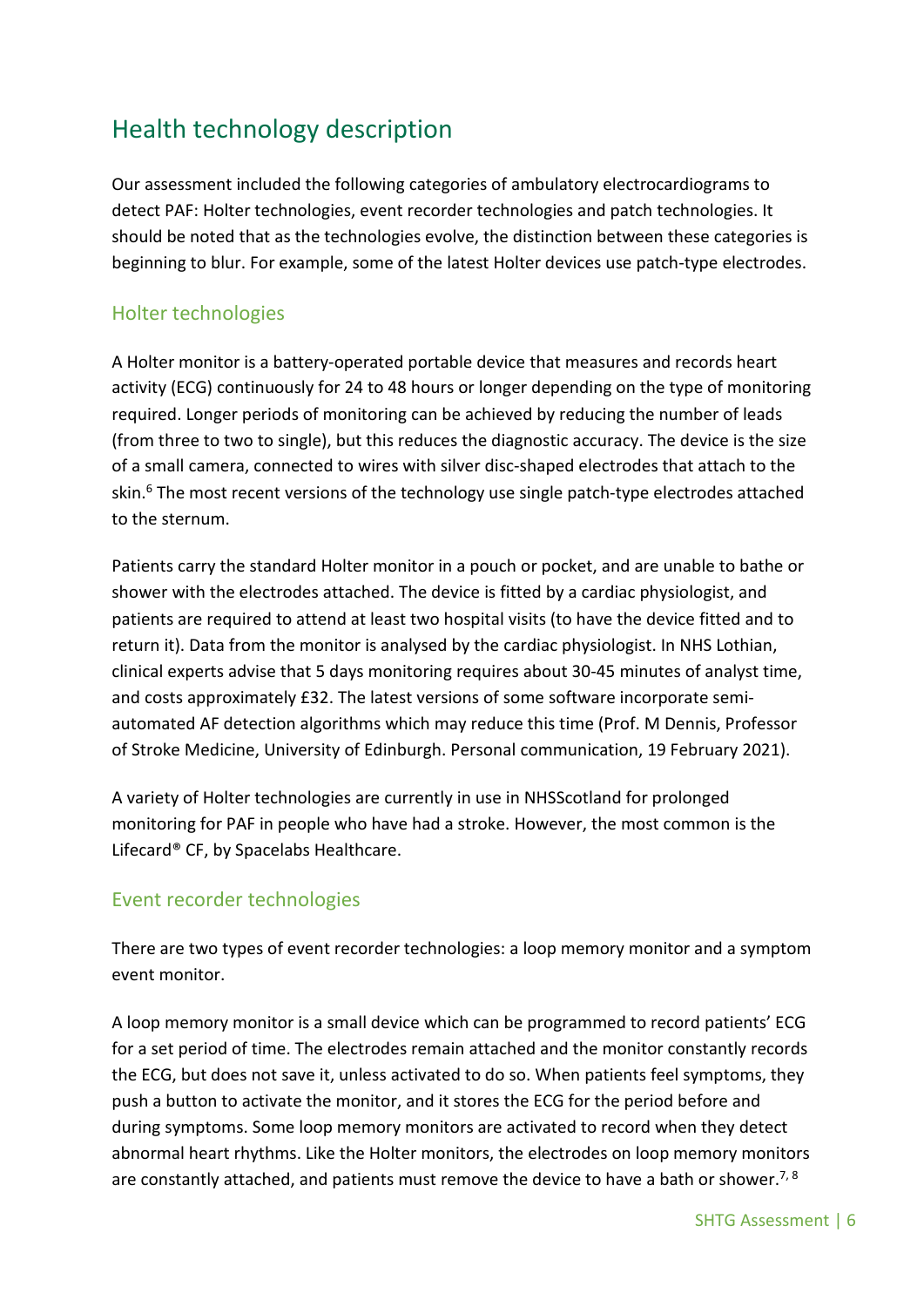A symptom event monitor can be either a hand-held device or worn on a patient's wrist. The monitors only record patients' ECG when symptoms occur, not before or after. When the patient feels a symptom or irregular heartbeat, they place the monitor on their chest and activate a recording button.<sup>7, 8</sup> The symptom event monitors are of little value in detection of PAF, since PAF is not usually associated with symptoms.

The loop memory recorder most commonly used in NHSScotland is the R.Test Evolution 4® by Novacor UK Limited. The device is normally fitted by a cardiac physiologist, and patients are typically required to attend at least two hospital visits. The loop memory recorder produces fewer data than a Holter monitor, and therefore takes less time for a cardiac physiologist to analyse (Prof. M Dennis, Professor of Stroke Medicine, University of Edinburgh. Personal communication, 19 February 2021).

### <span id="page-6-0"></span>Patch technologies

Patch technologies do not use wires or electrodes, but use an adhesive patch that sticks to the chest. They monitor ECG activity for several days, and are water-resistant so do not need to be removed for washing. They are single-use (though the electronic components may be reusable), and can be fitted by a non-specialist. They can be posted to patients, and returned via post. Analysis can be done locally or outsourced.

Patch technologies are not currently used in NHSScotland. One patch allows for up to 7 days of continuous monitoring in the home setting, and the company also offer reporting as an alternative to NHS clinicians providing report reading and analysis.<sup>3</sup>

The technology in this area is rapidly evolving, for example:

- Some recent Holter devices use patch-type electrodes
- **The latest versions of some software incorporate semi-automated AF detection** algorithms which may reduce the time taken to analyse data
- Some newer patch technologies incorporate event recording with real-time reporting of suspected AF via mobile phone links.

Other technologies for ambulatory cardiac monitoring, such as implantable devices, are beyond the scope of this assessment.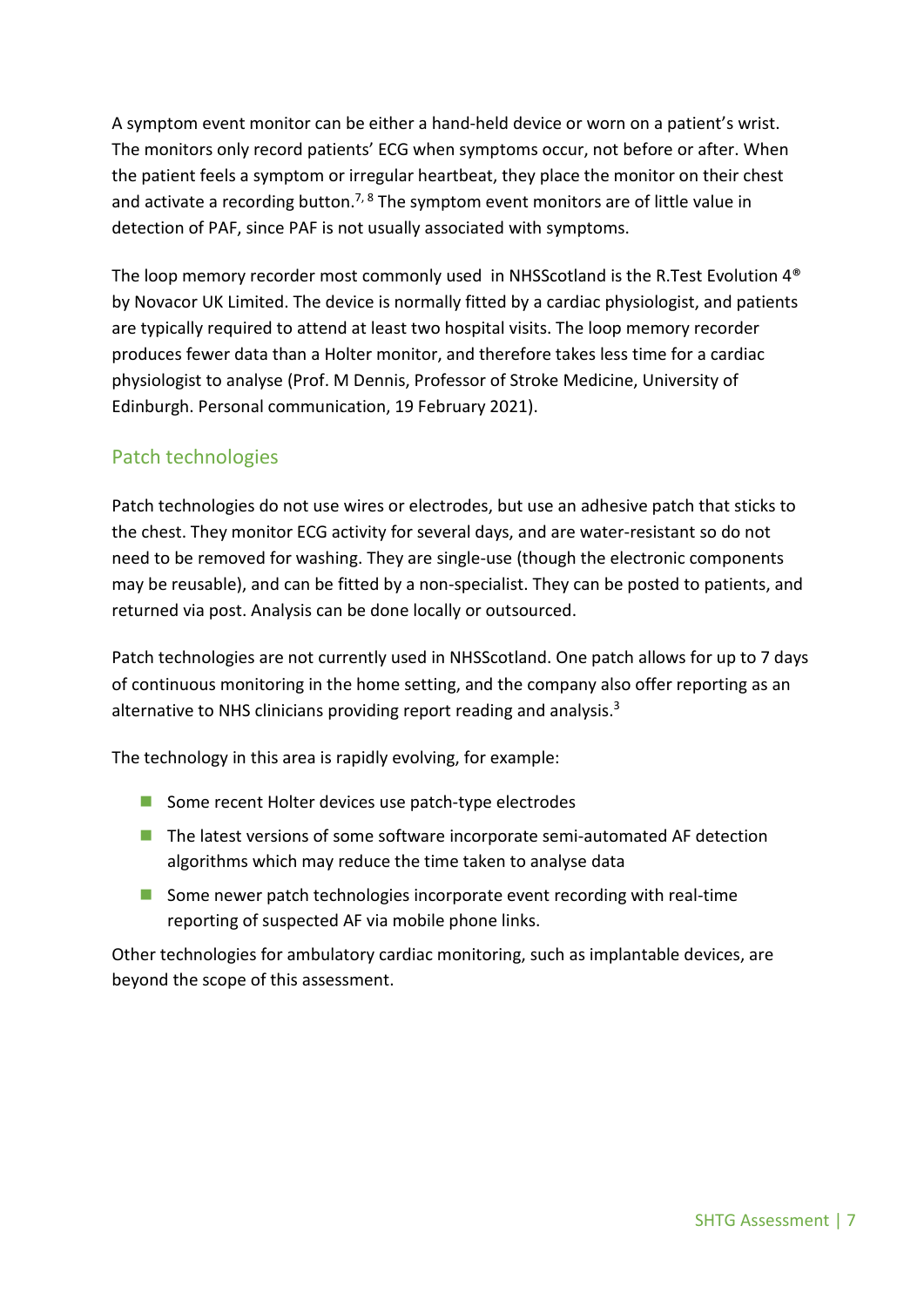## <span id="page-7-0"></span>Use of the technologies in NHSScotland

There is variation in the use of the technologies across NHSScotland. The Planning for Government group carried out a review of ambulatory ECG availability for the monitoring for stroke/TIA patients (Table 1) (Prof. M Dennis, Professor of Stroke Medicine, University of Edinburgh. Personal communication, October 2020).

| <b>NHS Board</b>                    | <b>Number of</b><br>sites<br>(Acute) | <b>Technologies for</b><br>inpatient use                           | <b>Technologies for</b><br>outpatient use                 |
|-------------------------------------|--------------------------------------|--------------------------------------------------------------------|-----------------------------------------------------------|
| Ayrshire & Arran                    | $\mathbf 1$                          | Philips DigiTrak XT<br>(Holter) 3 days                             | Philips DigiTrak XT<br>(Holter) 3 days                    |
| <b>Borders</b>                      | $\mathbf 1$                          | Lifecard CF (Holter) 3<br>days                                     | Lifecard CF (Holter) 2 days                               |
| Dumfries and<br>Galloway            | $\overline{2}$                       | Telemetry 1 day                                                    | <b>Introducing Novacor R</b><br>Test (Event Recorder)     |
| Fife                                | $\mathbf 1$                          | Novacor R Test (Event<br>Recorder) 3 days                          | Lifecard CF 3 days                                        |
| Forth Valley                        | $\mathbf 1$                          | Novacor R Test (Event<br>Recorder) 2 days                          | Lifecard CF 2 days                                        |
| Grampian                            | $\mathbf 1$<br>2                     | Novacor R Test (Event<br>Recorder) 3 days<br>Sorin (Holter) 3 days | Sorin Spiderview™<br>(Holter) 3 days                      |
| <b>Greater Glasgow</b><br>and Clyde | 5                                    | Lifecard CF (Holter) 3<br>days                                     | Lifecard CF (Holter) 3 days                               |
| Highland                            | 1                                    | Novacor R Test (Event<br>Recorder) 7 days                          | Novacor R Test (Event<br>Recorder) (7 days)               |
| Lanarkshire                         | 3                                    | Lifecard CF (Holter) 3<br>days                                     | Lifecard CF (Holter) 3 days                               |
| Lothian                             | 3                                    | Lifecard CF (Holter) 5<br>days                                     | Lifecard CF (Holter) 5 days                               |
| Orkney                              | 1                                    | 72 hr Holter Spiderview<br>Sorin to link with<br>Aberdeen          | 72 hr Holter Spiderview<br>Sorin to link with<br>Aberdeen |
| Shetland                            | 1                                    | Lifecard CF (Holter) 3<br>days                                     | Lifecard CF (Holter) 3 days                               |

#### Table 1: Ambulatory ECG technologies in use in NHSScotland (2020)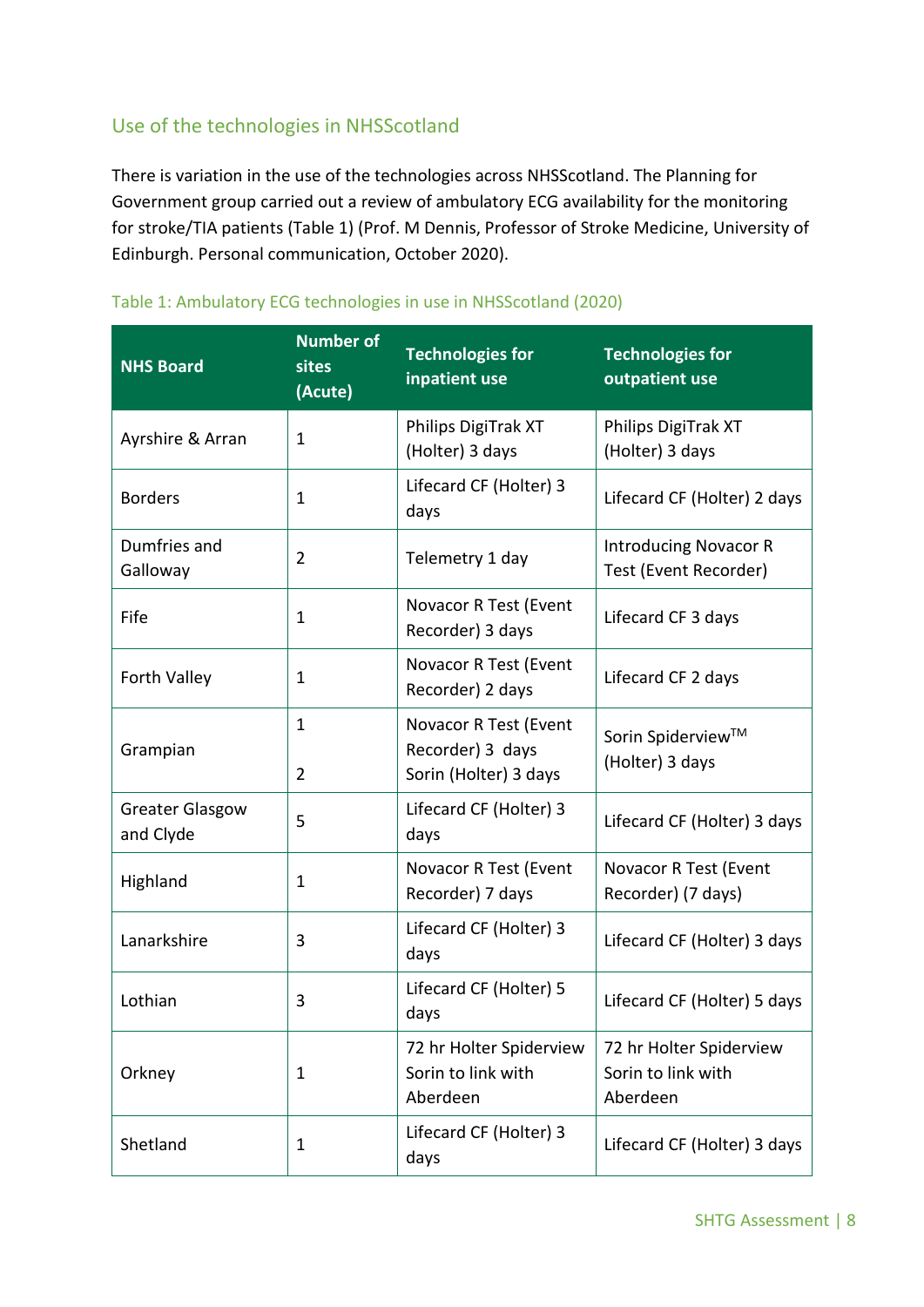| Tayside       | Novacor R Test (Event<br>Recorder) 3 days | Novacor R Test (Event<br>Recorder) 3 days |
|---------------|-------------------------------------------|-------------------------------------------|
| Western Isles | Novacor R Test (Event<br>Recorder) 7 days | Novacor R Test (Event<br>Recorder) 7 days |

# <span id="page-8-0"></span>Epidemiology

The Scottish Stroke Improvement Plan (2017) included the following criteria for selecting patients for prolonged monitoring:<sup>5</sup>

Ischaemic stroke or TIA and

- a. No known history of atrial fibrillation and
- b. No contraindication or definite indication for lifelong oral anticoagulation
- with any one of the following:
	- a. History of frequent palpitations
	- b. Syncope or pre-syncope
	- c. Recent myocardial infarction
	- d. Recent cardiac surgery
	- e. Cardiac failure
	- f. Ischaemic stroke/TIA affecting more than one vascular territory

g. An ischaemic stroke/TIA with no other explanation (for example known carotid disease, patent foramen ovale or lacunar infarction associated with small vessel disease).

<span id="page-8-1"></span>Following the introduction of national standards<sup>5</sup>, a retrospective audit of stroke/TIA patients carried out by stroke services across Scotland, estimated that 3,000-3,500 patients (including inpatients and outpatients) per year would meet the criteria for monitoring. If monitoring were to be carried out following all ischaemic events, this would increase to over 10,000 patients each year (Prof. M Dennis, Professor of Stroke Medicine, University of Edinburgh. Personal communication, October 2020).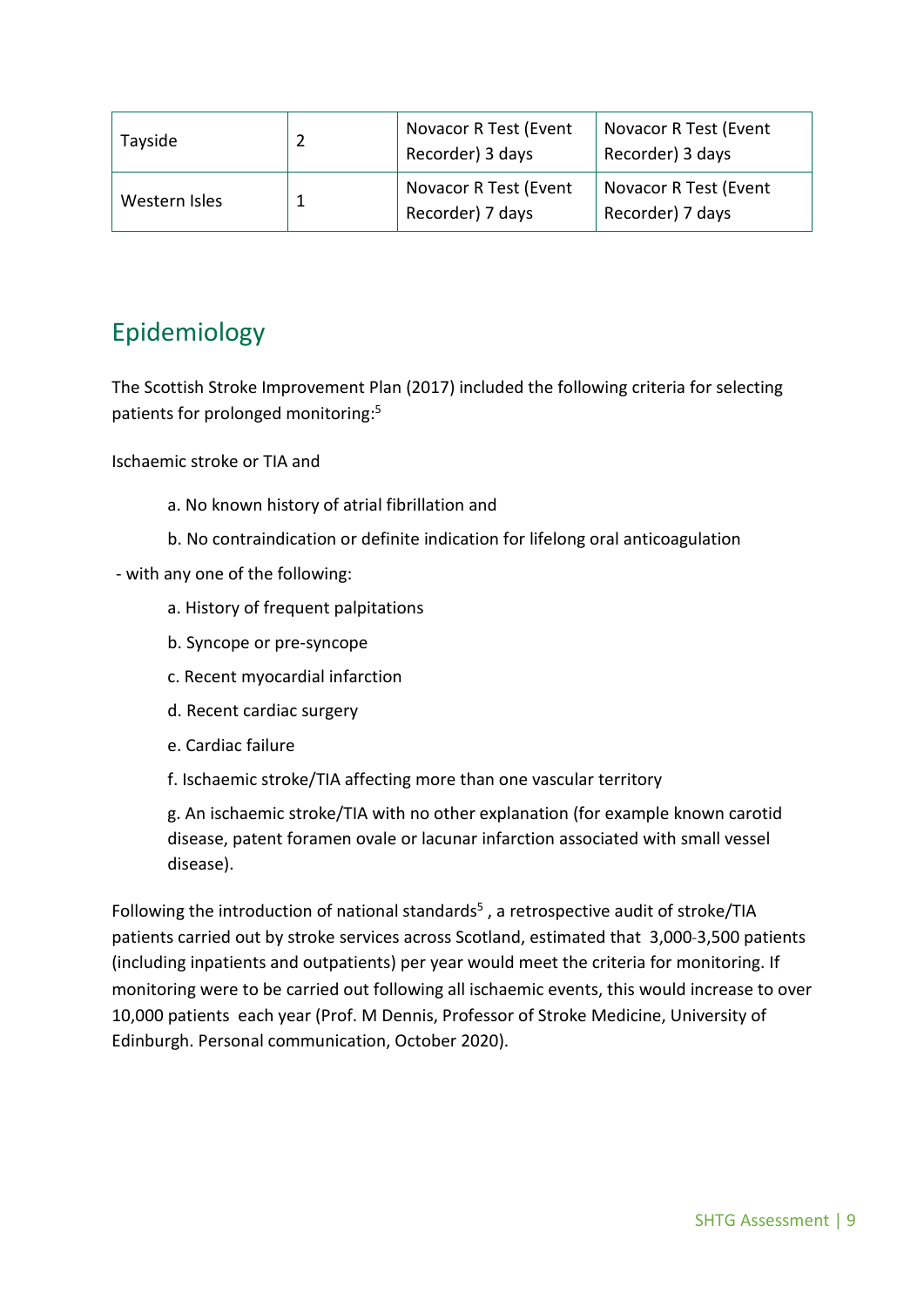# Clinical effectiveness

### <span id="page-9-0"></span>Health Technology Assessments

#### <span id="page-9-1"></span>**Canadian Agency for Drugs and Technologies in Health (2016)**

In 2016, the Canadian Agency for Drugs and Technologies in Health (CADTH) published a high-quality health technology assessment (HTA) *Monitoring for Atrial Fibrillation in Discharged Stroke and Transient Ischaemic Attack Patients*. <sup>1</sup> The technologies included in the evaluation were ambulatory Holter monitors, electronic loop recorders (ELRs), implantable loop recorders, and mobile cardiac outpatient telemetry. Based on the HTA, CADTH recommended:

For patients who have been discharged from hospital after a stroke or TIA and who did not undergo continuous cardiac monitoring while in hospital, the Health Technology Expert Review Panel recommends seven days of continuous outpatient cardiac monitoring with an ambulatory Holter monitor or external loop recorder.<sup>9</sup>

The HTA included an assessment of clinical effectiveness, cost effectiveness and patient issues. The results of the clinical effectiveness review have been summarised below. The results relating to cost effectiveness and patient issues are summarised under the 'Patient and social aspects' and 'Cost effectiveness' sections.

The clinical effectiveness review included 36 studies (four randomised controlled trials (RCTs), 22 single-arm prospective cohort studies, and ten retrospective cohort studies). All studies included patients with ischaemic stroke, but four included only patients with 'embolic stroke of undetermined source' (ESUS), which is another term for cryptogenic stroke. Fifteen studies also included patients with TIA. The duration of AF that was accepted as a positive result varied substantially by study and included: any duration, less than 30 seconds, and greater than 10 seconds/30 seconds/1 minute/2 minutes and 6 minutes. The included studies were too heterogeneous to undertake meta-analyses, and so the results were presented as a narrative synthesis. With regards to the specific technologies of relevance to this SHTG Assessment, CADTH reported the following:

- **Ambulatory Holters**: In 13 studies using ambulatory Holters (including two RCTs: Gladstone et al 2014 and Higgins et al 2013), the proportion of patients diagnosed with AF post-stroke or TIA ranged between 1.7% and 27.3%. With the exception of one study, diagnostic yield generally increased when monitoring for more than one day. There was no pattern observed between diagnostic yield and the mean age or sex of study participants.
- **External Loop Recorders:** In nine studies evaluating ELRs (including the two RCTs by Gladstone et al 2014 and Higgins et al 2013), the proportion of patients diagnosed with AF post-stroke or TIA ranged between 1.8% and 20.0%. Diagnostic yield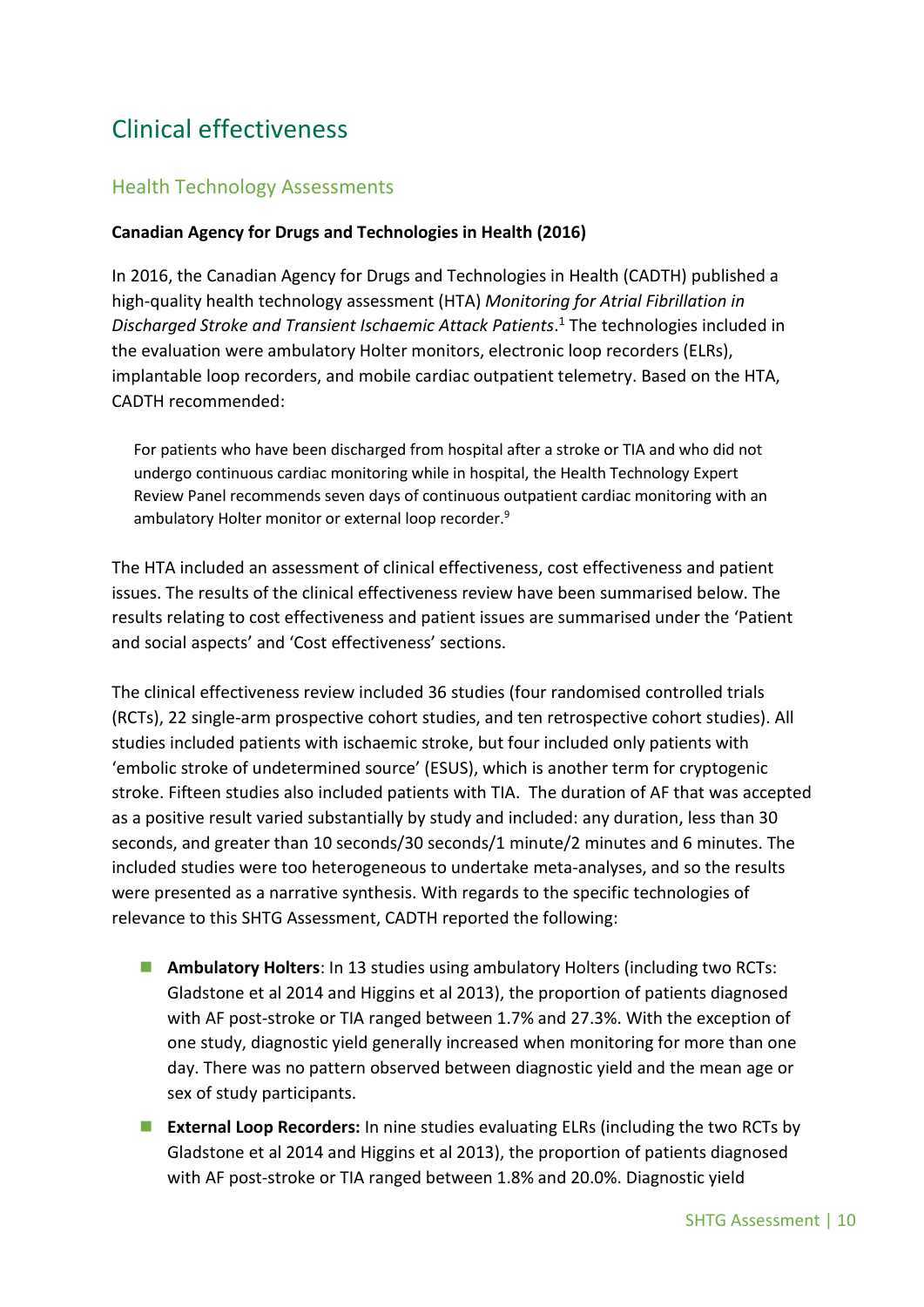generally increased in studies with a greater mean age. There was no pattern observed between diagnostic yield and duration of monitoring or gender of study participants.

 **Comparison between devices:** Two RCTs (Gladstone et al 2014 and Higgins et al 2013) performed a head-to-head comparison between ELRs and ambulatory Holters among ESUS patients. Both studies were two-armed trials, in which all patients underwent initial in-hospital ECG monitoring. In Gladstone et al the diagnostic yield with ELRs was superior, and the absolute mean difference (95% confidence interval - CI) in the proportion of patients diagnosed with AF post-stroke or TIA between devices was 13.0% (95% CI, 8.2% to 17.8%). Higgins et al also reported higher diagnostic yield with ELR, but the absolute difference was not statistically significant at 8% (95% CI, –4.7% to 20.7%). In both studies, the mean duration of monitoring was longer with ELR than ambulatory Holter (7 and 30 days versus one day). Between studies, there were differences in how AF was defined, mean time to monitoring, and mean duration of monitoring. The authors of the HTA note that the Higgins et al study was underpowered.

Results for implantable loop recorders and mobile cardiac outpatient telemetry have not been included here as they are not relevant to the research question.

With regards to the SHTG Assessment research questions about which patients should be monitored, the optimum duration of monitoring, and the clinical significance of shortduration paroxysms, the CADTH review reported the following:

- $\blacksquare$  There is a substantial increase in diagnostic yield when monitoring for longer than 24 hours.
- While monitoring patients beyond 30 days demonstrated greater diagnostic yield compared with less than 30 days, improvements were modest.
- $\blacksquare$  The longer someone is monitored, the greater the likelihood of detecting AF, for any definition of AF (paroxysms of any duration versus at least one paroxysm longer than 30 seconds). The clinical and prognostic significance of short-duration paroxysms is unknown. With few comparative studies, there was insufficient evidence to distinguish the clinical effectiveness between devices or the optimal duration of long-term monitoring.

#### <span id="page-10-0"></span>**ECRI Institute (2018)**

The CADTH HTA did not include any information on patch technologies. These are relatively new devices with limited available published evidence. A product brief on the Bardy Carnation Ambulatory Monitor (CAM<sup>TM</sup>) published by ECRI in 2018<sup>10</sup> included only a small number of studies which did not exclusively recruit people who had ischaemic strokes. The briefing noted that the evidence was inconclusive, at a high-risk of bias, and required validation in large, diagnostic cohort studies.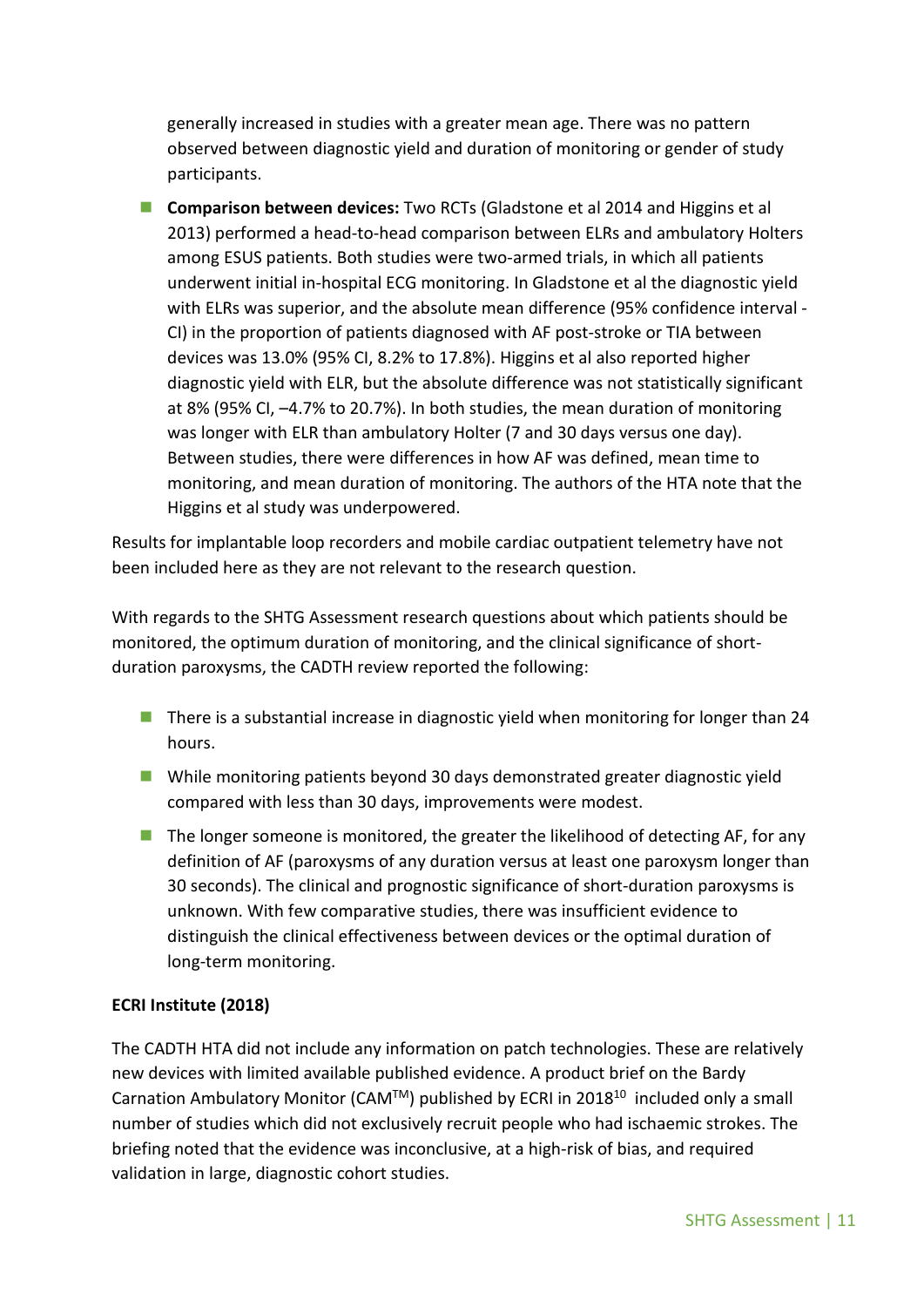### <span id="page-11-0"></span>Guidelines

#### **European Society of Cardiology Guidelines (2020)**

The European Society of Cardiology (ESC) guidelines for the diagnosis and management of atrial fibrillation, published in 2020, recommended:<sup>11</sup>

- In patients with acute ischaemic stroke or TIA and without previously known AF, monitoring for AF is recommended using a short-term ECG recording for at least the first 24 hours, followed by continuous ECG monitoring for at least 72 hours whenever possible.
- In selected stroke patients without previously known AF, additional ECG monitoring using long-term non-invasive ECG monitors or insertable cardiac monitors should be considered, to detect AF.

The first recommendation was based on evidence from three RCTs and a prospective multicentre cohort study. The second recommendation was based on large non-randomised study.

#### **NICE Medical Technologies Guidance (2020)**

In 2020, NICE published medical technologies guidance on Zio XT, a patch technology, for detecting cardiac arrhythmias:<sup>12</sup>

- $\blacksquare$  Zio XT is recommended as an option for people with suspected cardiac arrhythmias who would benefit from ambulatory electrocardiogram (ECG) monitoring for longer than 24 hours only if NHS organisations collect information on:
	- resource use associated with use of Zio XT
	- longer-term clinical consequences for people who have monitoring with Zio XT (such as incidences of further stroke, transient ischaemic attack and other thromboembolisms, arrhythmia-related hospitalisations, mortality, uptake of anticoagulants or other changes in medication related to the monitoring result)
- Evidence shows that Zio XT is convenient and easy to wear, with an improved diagnostic yield (a measure of how many people with cardiac arrhythmia are diagnosed) compared with standard 24-hour Holter monitoring. The technology is likely to be cost neutral or cost saving compared with 24-hour Holter monitoring, but more evidence is needed
- **NHS** organisations using Zio XT should make sure that the service complies with general data protection regulations (GDPR), and that informed consent covers how a person's data will be used.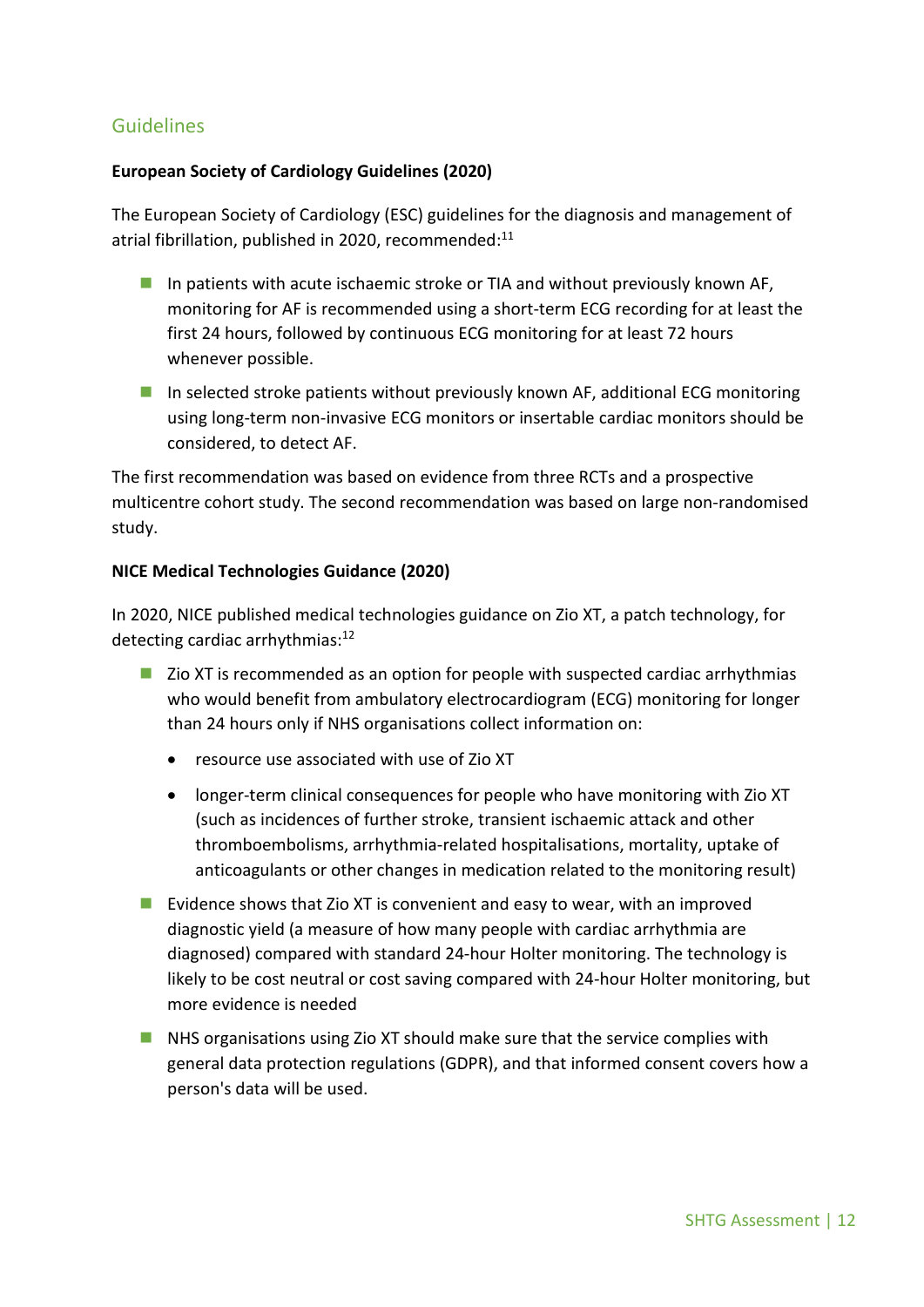## <span id="page-12-0"></span>Systematic Reviews

Five additional systematic reviews were identified. Three did not add to the evidence presented above, as they included largely the same studies and drew the same conclusions. 13-15 The remaining two systematic reviews are described below. One included a subgroup analysis of detection rates using prolonged monitoring of new AF in selected versus unselected patients.<sup>16</sup> The second focused solely on TIA patients.<sup>17</sup>

#### **Kishore et al (2014)**

A well-conducted systematic review, with meta-analysis, aimed to determine the frequency of newly detected AF using noninvasive or invasive cardiac monitoring after ischaemic stroke or transient ischaemic attack.<sup>16</sup> It included subgroup analyses of selected (prescreened or cryptogenic) versus unselected patients and according to duration of monitoring. A total of 32 studies were analysed (although ten of these were only available as abstracts), encompassing 5,038 study participants.

- The overall detection rate of any new AF was  $11.5\%$  (95% CI 8.9% to 14.3%), with high heterogeneity between studies ( $l^2$ =88.2%). The authors noted that because the criteria for PAF were frequently not reported, they were unable to undertake further analyses of detection rates based on differing diagnostic criteria
- Detection rate of any new AF among unselected patients was 6.2% (95% CI, 4.4% to 8.3%; *I <sup>2</sup>*=86.3%) and among selected patients was 13.4% (95% CI, 9.0% to 18.4%; *I <sup>2</sup>*=88.8%). In cryptogenic strokes, new AF was detected in 15.9% (95% CI, 10.9% to 21.6%). Again, heterogeneity was high between studies.

Based on the limited evidence available, the authors concluded that selecting a high-risk population (for example, people who have had cryptogenic stroke) and using multiple interventions and periodic follow up is likely to improve detection rates. The optimum duration and method of monitoring remains unclear.

#### **Korompoki et al (2017)**

A systematic review and meta-analysis aimed to determine the rate of newly diagnosed AF using different methods of ECG monitoring in TIA.<sup>17</sup> The primary outcome was the frequency of detection of AF lasting at least 30 seconds. Seventeen studies enrolling 1,163 patients were included. The results are summarised as follows:

- The overall pooled proportion of TIA patients with newly detected AF was 4% (95% CI 2% to7%), although significant heterogeneity was observed among studies meaning the result needs to be interpreted with caution ( $l^2$ =60.61%, p=0.00)
- AF was more likely to be detected in selected (7%, 95% CI 2% to 14%) compared with unselected patients (3%, 95% CI 2% to 5%), although the authors reported significant heterogeneity between groups (p=0.041). The definition of 'selected' patients varied,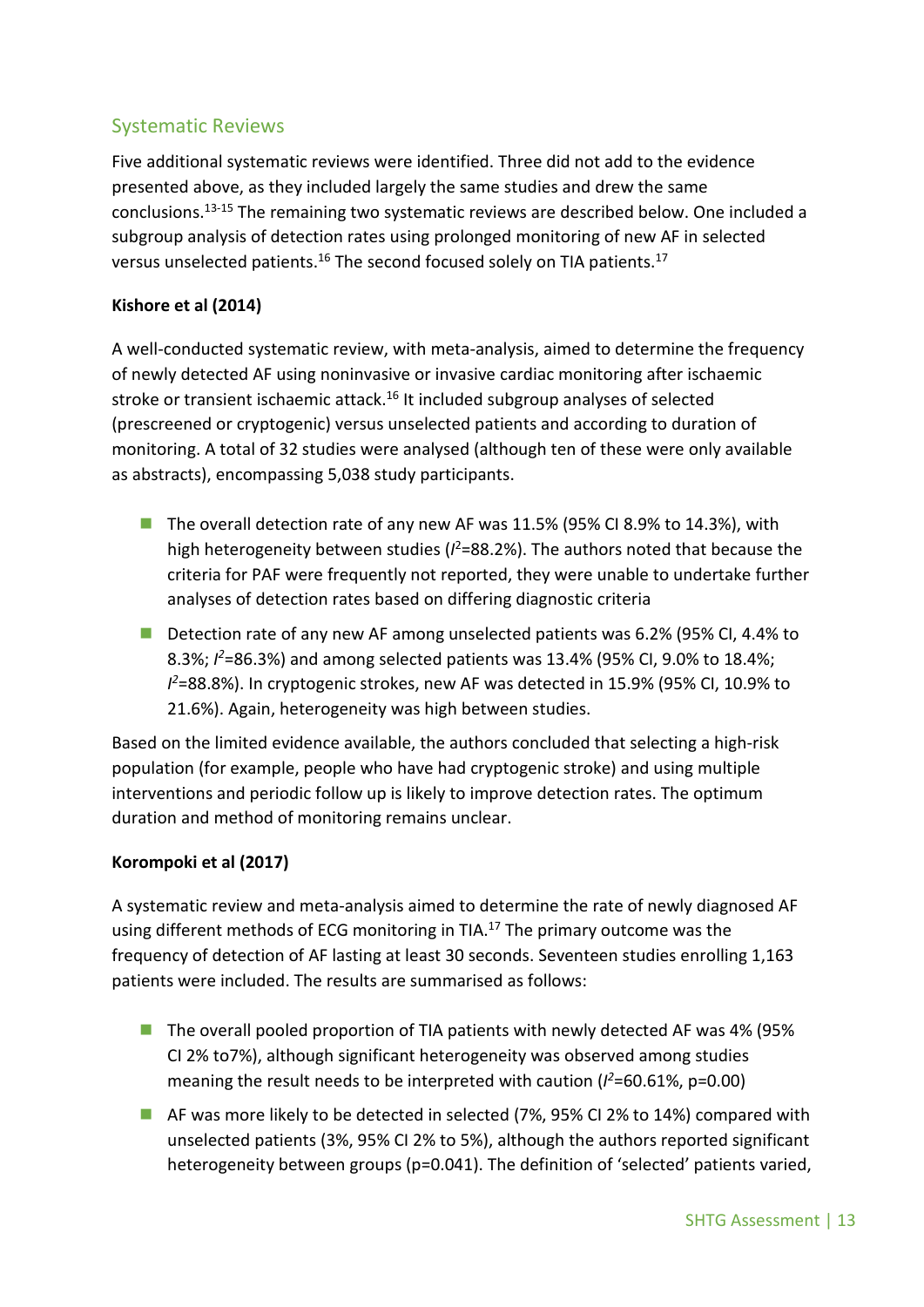and included higher age, more extensive testing for arrhythmias before enrolment, or presumed cardioembolic/cryptogenic cause

- **Pooled mean AF detection rates rose with duration of monitoring: 4% (** $\leq 24$  **hours).** 5% (>24 hours to 7 days) and 6% (>7 days), respectively. No significant heterogeneity was observed between the studies (p=0.558). The authors suggest that further research is needed to establish the value of monitoring beyond 7 days in this patient group
- $\blacksquare$  The yield of non-invasive monitoring was significantly lower than that of invasive monitoring (4% v. 11%). Significant heterogeneity was observed among studies (p=0.05). The authors note that this finding should be interpreted with caution due to the small numbers of people in the studies receiving invasive monitoring (n=44), the fact that they were likely selected, and the wide variety of monitoring times in the non-invasive group (ranging from 24 hours to 30 days).

The authors conclude that AF detection is lower in TIA patients than reported for combined ischaemic stroke and TIA cohorts in previous meta-analyses. This is a well-conducted review, but the heterogeneity between the studies means that the authors were unable to draw robust conclusions. The authors state the need for further prospective studies to determine the optimal diagnostic procedure for AF detection in TIA patients.

## <span id="page-13-0"></span>Randomised Controlled Trials

Only one RCT was identified that was not already picked up in the HTAs and systematic reviews.

#### Wachter et al (2017) – Find-AF<sub>RANDOMISED</sub>

An open-label RCT from Germany (n=398) evaluated whether enhanced and prolonged rhythm monitoring (EPM) was better for the detection of AF than standard care procedures in patients with acute ischaemic stroke.<sup>18</sup> Patients had acute ischaemic stroke (symptoms for 7 days or less), were aged 60 years or older, and presented with sinus rhythm and without history of AF. EPM consisted of 10-day Holter-electrocardiogram-monitoring at baseline, and at 3 months and 6 months of follow-up. Standard care consisted of at least 24 hours of rhythm monitoring. After 6 months, AF was detected in 14% of patients in the EPM group (27 out of 200 patients) versus 5% in the control group (nine of 198 patients, absolute difference 9%, 95% CI 3·4 to 14·5, p=0·002; number needed to screen 11). The mean time and standard deviation (SD) from randomisation to AF detection were similar in both groups (33 days [SD 51] *v* 36 days [SD 56]; p=0·88). The authors concluded that these findings support the consideration of all patients aged 60 years or older with stroke for prolonged monitoring if the detection of AF would result in a change in medical management. Whilst the open-label nature of this RCT could potentially introduce bias, it was well-conducted and described.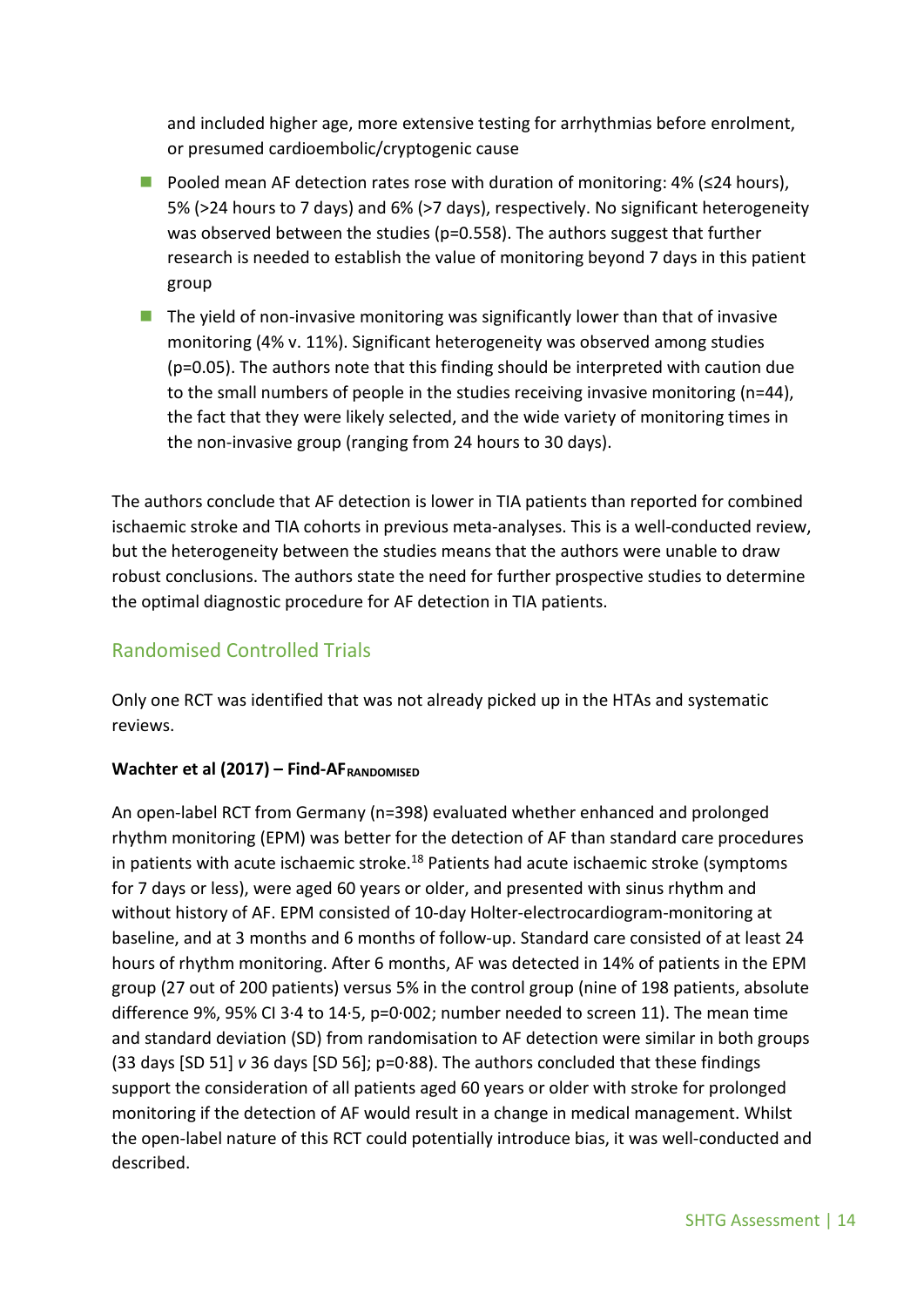The authors highlighted that it is still unknown whether short AF episodes detected by means of extensive heart rhythm monitoring should be treated similarly to conventionallydetected AF.

A sub-analysis of this trial was published in 2020. <sup>19</sup> The analysis aimed to evaluate whether brain natriuretic peptide (BNP) helps to identify patients with stroke at high risk for PAF, and whether it can be used to select patients for EPM more effectively. The authors reported that median BNP was higher in patients with PAF compared with patients without AF in both study arms at baseline (57.8 *v* 28.3 pg/mL in the EPM arm, p=0.0003; 46.2 *v* 27.7 pg/mL, p=0.28 in the control arm) and after 3 months (74.9 *v* 31.3 pg/mL, p=0.012 in the EPM arm, 99.3 *v* 26.3 pg/mL, p=0.02 in the control arm). They concluded that: 'BNP measured early after ischaemic stroke identifies a subgroup of patients with stroke at increased risk for AF, in whom EPM is particularly efficacious.'

### <span id="page-14-0"></span>Observational studies and other study types

A search was carried out for observational studies (and 'other' study types) published since the CADTH HTA (2016), but none were identified that alter the conclusions of the evidence presented above. For completeness, they are decribed briefly below.

*With regards to the clinical effectiveness of the technologies, two observational studies and a qualitative evaluation were identified***.** 

Two prospective observational studies comparing external loop recording with continuous ECG recording were identified,  $20, 21$  along with a qualitative evaluation of a patch technology.<sup>3</sup>

A prospective observational study (n=1,412) compared external loop recording (Novacor R Test Evolution 4) with simultaneous continuous ECG recording (Lifecard CF, a Holter technology) for AF detection in patients who had acute ischaemic stroke or TIA.<sup>20</sup> Patients were monitored for 48 hours. The authors reported a high false positive rate with external loop recording. Similar results were reported in an earlier observational study (with the same lead author) comparing the diagnostic value of seven-day external loop recording with two-day Holter recording for detecting AF after ischaemic stroke or TIA (n=191).<sup>21</sup> Seven-day external loop recording did not detect significantly more patients with AF than two-day Holter recording, and external loop recording was associated with a high rate of false positives.

A qualitative evaluation of the patient, clinical, and organisational experiences of adopting a new patch technology (Carnation ambulatory monitor by Bardy Diagnostics, Inc.) was published by the Digital Health and Wellness Group (University of Strathclyde) in March 2020. <sup>3</sup> This described a 'test of change' in a hospital in NHS Lanarkshire using the patch technology for 14 day continuous monitoring in the AF screening pathway in secondary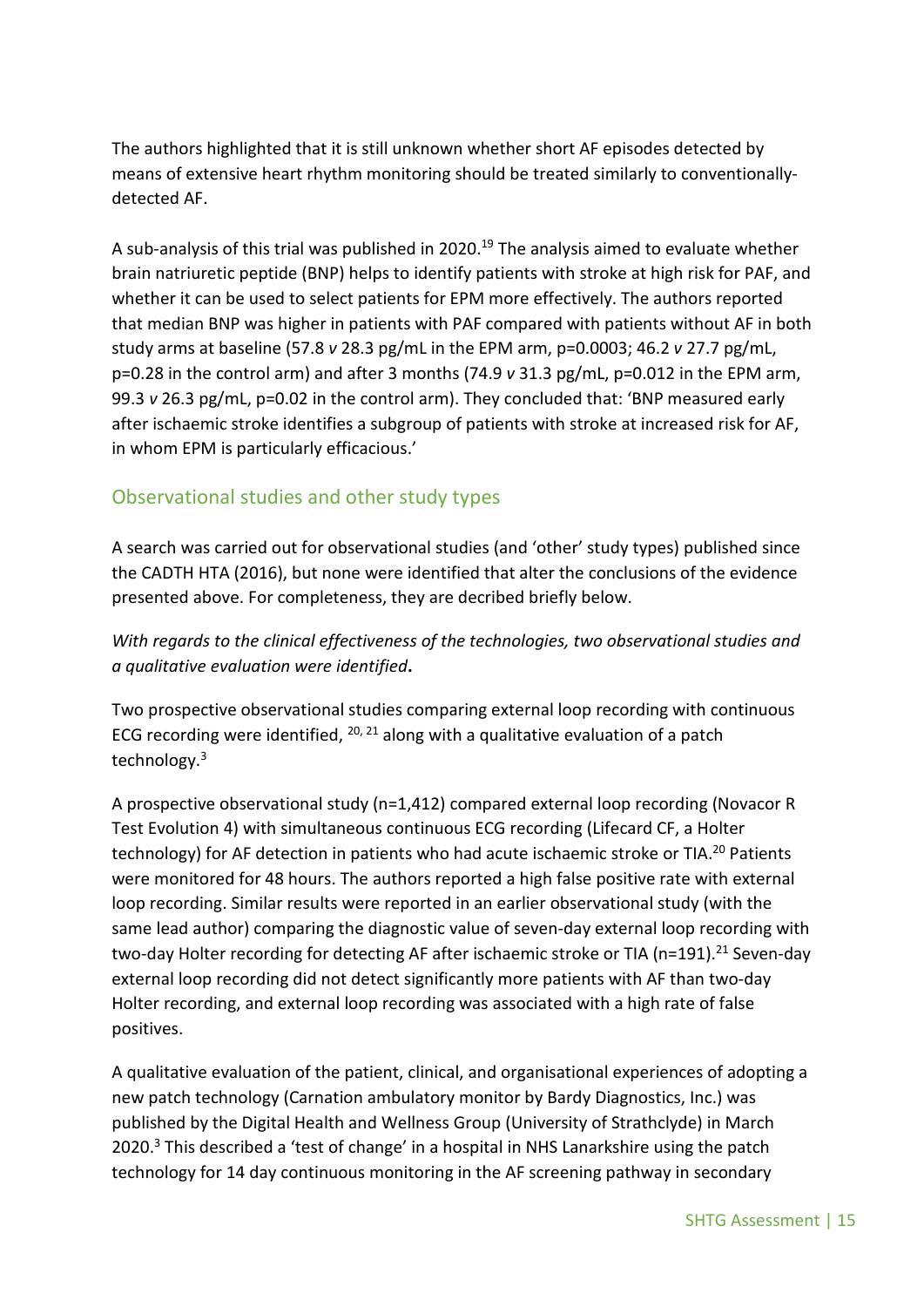care. The technology was used in 64 patients, and the manufacturer conducted the report reading and analysis, rather than NHS staff.

The report concluded that:

Findings revealed that patients found the new monitoring device acceptable. Stroke clinicians and nurses invested additional time in training (4 half days) to use the software, apply the devices and in home-visits to apply devices but also highly valued the availability of 14 days of continuous data. For further adoption of this type of service, it is critical to explore whether clinicians would adopt a system or service that produces the reports for them or whether they would prefer to have the reports generated by NHS staff (trust and control versus cost and capacity for reporting).

*For the research question on which patients should have prolonged ECG monitoring, four observational studies evaluated the use of scores for predicting PAF, and two explored patient characteristics that increased the chance of AF being detected.* 

Four studies were identified that evaluated the use of scores for predicting PAF.

- $\blacksquare$  One prospective observational study from Portugal (n=67) evaluated the STAF (Score for the Targeting of Atrial Fibrillation) score, but concluded that it did not prove useful in predicting PAF in elderly people who have had a stroke with acute ischaemic stroke receiving prolonged Holter monitoring. <sup>22</sup> Similarly, a retrospective cohort study from Turkey (n=133) concluded that the STAF score has a limited utility for predicting PAF in patients with cryptogenic embolic strokes.<sup>23</sup>
- One study aimed to develop and validate a risk score for the detection of PAF in patients after ischaemic stroke with 72 hours of Holter-ECG monitoring.<sup>24</sup> The analysis included the individual patient data of three prospective studies (IDEAS, Find-AF and FIND-AFrandomised), encompassing 1,556 patients. All patients were from central Europe. A clinical score was developed from one cohort and externally validated on two other study cohorts. The score was called AS5F (Age, Stroke Severity NIHSS<sup>1</sup>>5 to Find AF). The authors reported an area under the curve (AUC) of 0.752 for AS5F when used for prediction of new-onset PAF within a monitoring interval of 72 hours.
- $\blacksquare$  The C<sub>2</sub>HEST score (coronary artery disease or chronic obstructive pulmonary disease [1 point each]; hypertension [1 point]; elderly [age ≥75 years, 2 points]; systolic heart failure [2 points]; thyroid disease [hyperthyroidism, 1 point]) was initially proposed for predicting incident AF in the general population. One study aimed to evaluate this risk score in a post–ischaemic stroke population. <sup>25</sup> Validation was based on a hospital-based nationwide cohort with 240,459 French people with post–ischaemic stroke. The authors reported that the  $C_2$ HEST score had good discrimination with a C index of 0.734 (95% CI 0.732 to 0.736).

<span id="page-15-0"></span><sup>1</sup> <sup>1</sup> National Institutes of Health Stroke Scale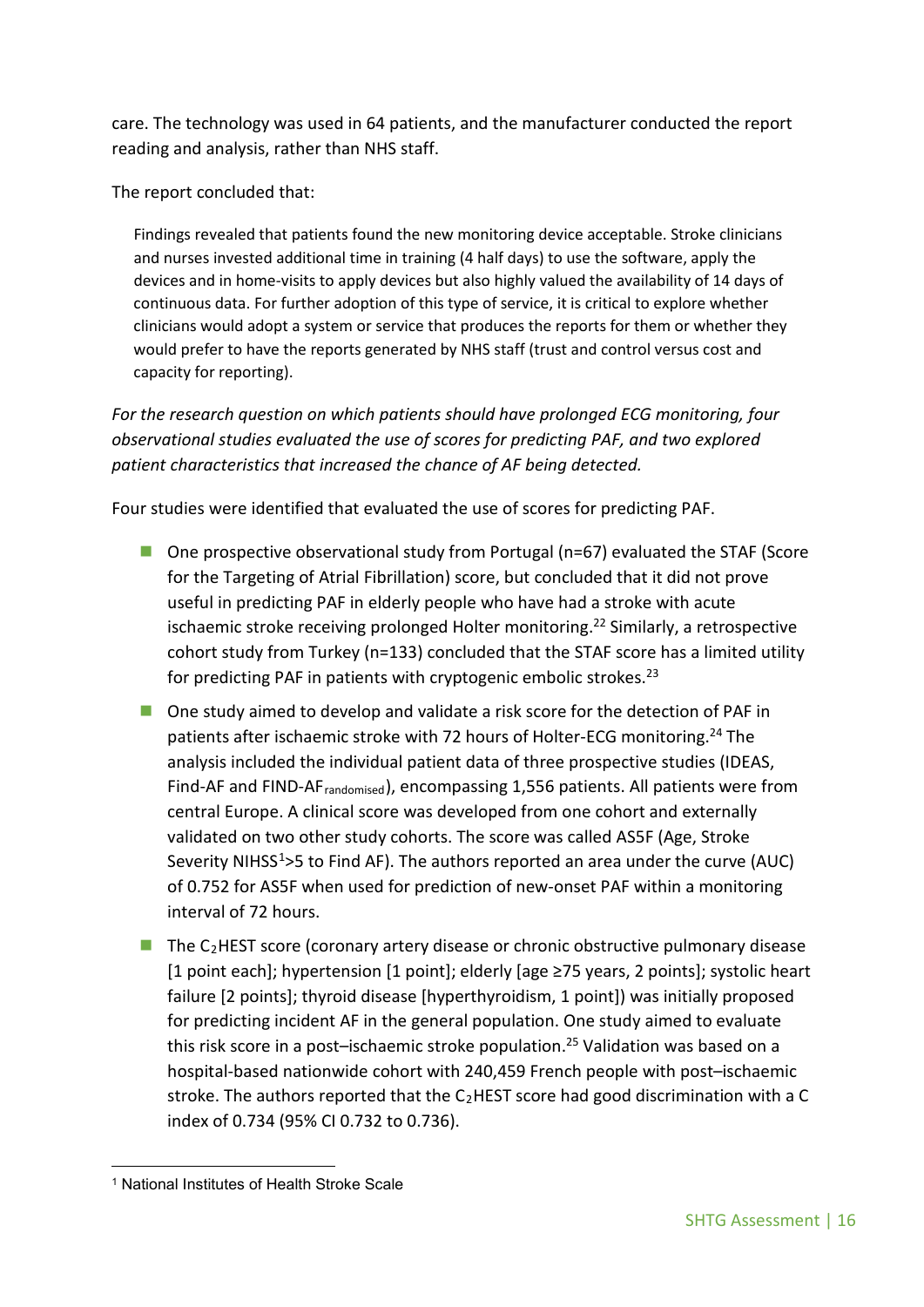Two observational studies explored patient characteristics that increased the chance of AF being detected, namely age, greater levels of obesity, hypertension, heart failure and chronic obstructive pulmonary disorder.<sup>26, 27</sup> Another prospective observational study showed a low rate of PAF among younger patients (less than 60 years old) presenting with stroke, on the basis of 21-day cardiac monitoring with an external loop recorder.<sup>28</sup> Finally, a prospective observational study from Japan (n=206) concluded that brain natriuretic peptide, atrial premature contraction (APC) count, and APC short runs in the standard clinical workup seemed to be predictors of covert AF. <sup>29</sup> These studies do not confidently identify which patients should be selected for prolonged ambulatory ECG monitoring.

*Regarding the optimum duration of prolonged ECG monitoring to detect PAF***,** The observational studies identified were in agreement with the evidence already discussed, in that longer durations of ambulatory ECG monitoring were associated with greater AF detection rates, but they did not help define the optimum length of monitoring.<sup>22, 30</sup>

*No additional observational studies were identified to help answer the question of the length of AF warrants treatment with anticoagulants.*

### <span id="page-16-0"></span>Ongoing studies

The following trials are due to complete in the next couple of years:

<https://www.clinicaltrials.gov/ct2/show/NCT03441022> Continuous Data Collection and Analysis for Stroke Prevention Using a Wearable Sensor (estimated study completion: August 2021)

<https://clinicaltrials.gov/ct2/show/NCT01938248>Apixaban for the Reduction of Thrombo-Embolism in Patients With Device-Detected Sub-Clinical Atrial Fibrillation (ARTESiA) (estimated study completion: December 2022)

<https://clinicaltrials.gov/ct2/show/NCT02618577>Non-vitamin K Antagonist Oral Anticoagulants in Patients With Atrial High Rate Episodes (NOAH) (estimated study completion: March 2022)

## <span id="page-16-1"></span>Safety

<span id="page-16-2"></span>The CADTH review concluded that there was insufficient evidence in the clinical review to suggest any differences in safety (that is, stroke recurrence and stroke and/or all-cause mortality) between the outpatient monitoring devices. 1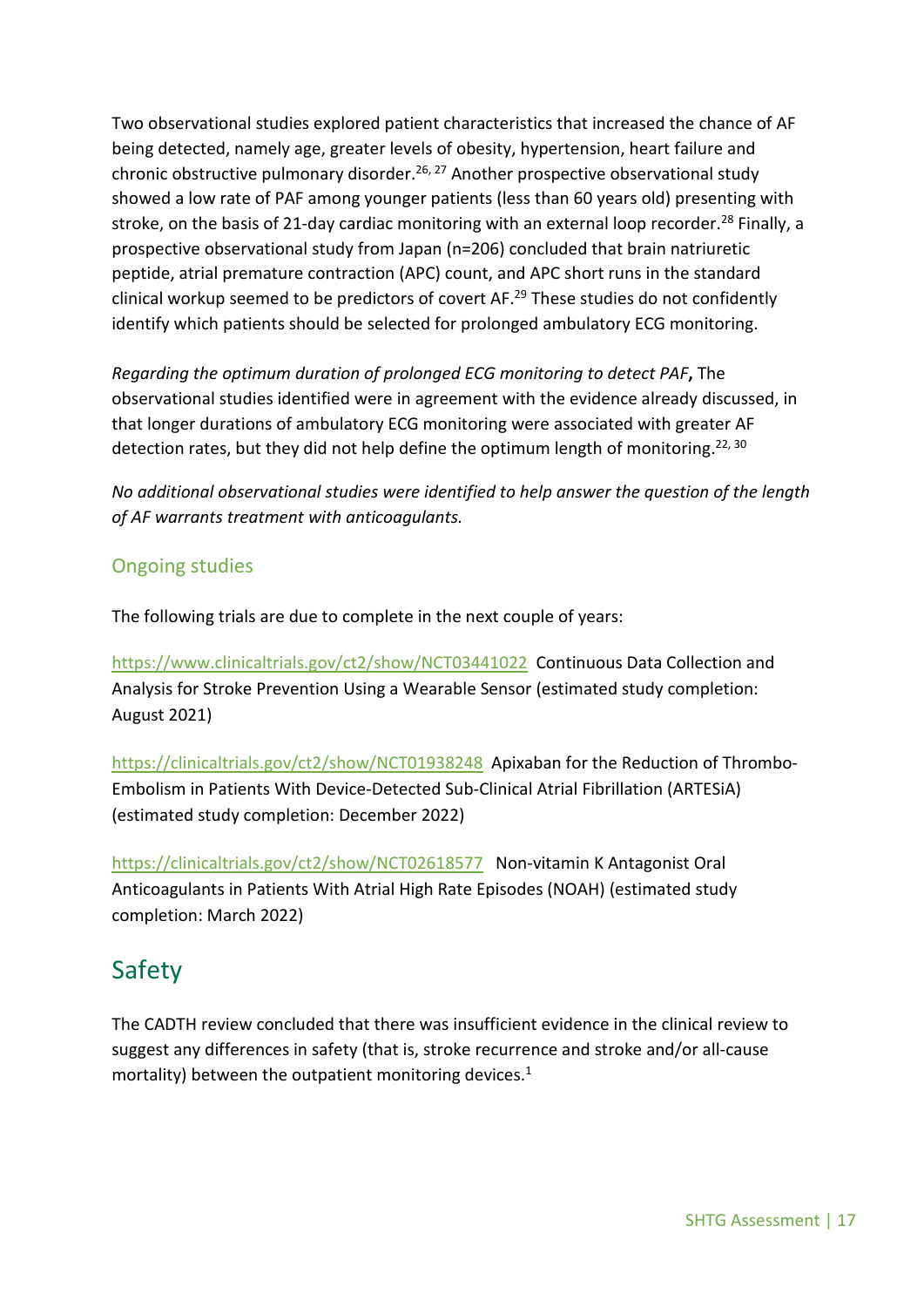# Patient and social aspects

The CADTH HTA included a systematic review and thematic synthesis of the literature on patient preferences and experience.<sup>1</sup> The review included people with any indication for outpatient cardiac monitoring devices, not just those who had experienced a stroke or TIA. People who have had a stroke or TIA may experience a unique set of challenges, compared with other people using outpatient cardiac monitoring devices. Nine studies (one qualitative descriptive study, two RCTs and six single-arm clinical trials) were identified that met the inclusion criteria. Seven studies were from Europe, one was from India and one from America.

The authors concluded that most patients found outpatient cardiac monitoring devices to be comfortable and easy to use. Side effects included skin irritation, pressure and problems around washing/showering. Patient preferences appeared to be based on overall comfort and ease of use, and these factors had an influence on patient adherence. It was not clear from the studies identified whether outpatient monitoring had any impact on patients' quality of life or levels of anxiety. The authors reported that due to limited data, it was unclear whether there were meaningful differences between the experiences of men and women, although some women reported discomfort from the device when wearing a bra. The authors also note that older people may experience more difficulty with these technologies, compared with younger people, but again the data is too limited to draw robust conclusions.

## <span id="page-17-0"></span>Cost effectiveness

Two reviews of economic evaluations were identified.<sup>1, 31</sup> The CADTH review conducted a bespoke economic evaluation (which was then included in the more recent review by Chew et al<sup>31</sup>). One other study that was not included in either review was also identified.<sup>32</sup>

The objective of the Chew et al review was to identify and synthesise the existing literature on the cost-effectiveness of prolonged rhythm monitoring devices for AF detection in cryptogenic stroke, compared with standard care.<sup>31</sup> Eight studies were included. Each study evaluated an extended ECG monitoring strategy compared with conventional Holter monitoring (one study compared conventional Holter to three alternate strategies): (1) 'extended' or 7- to 10-day ECG monitoring (three studies), (2) 'prolonged' or 30-day ECG monitoring (three studies) or (3) 2 to 3 years of 'very prolonged' monitoring with an implantable loop recorder (four studies).

The majority of cost-utility analyses reported incremental cost-effectiveness ratios that 'may be economically attractive compared with conventional monitoring when traditional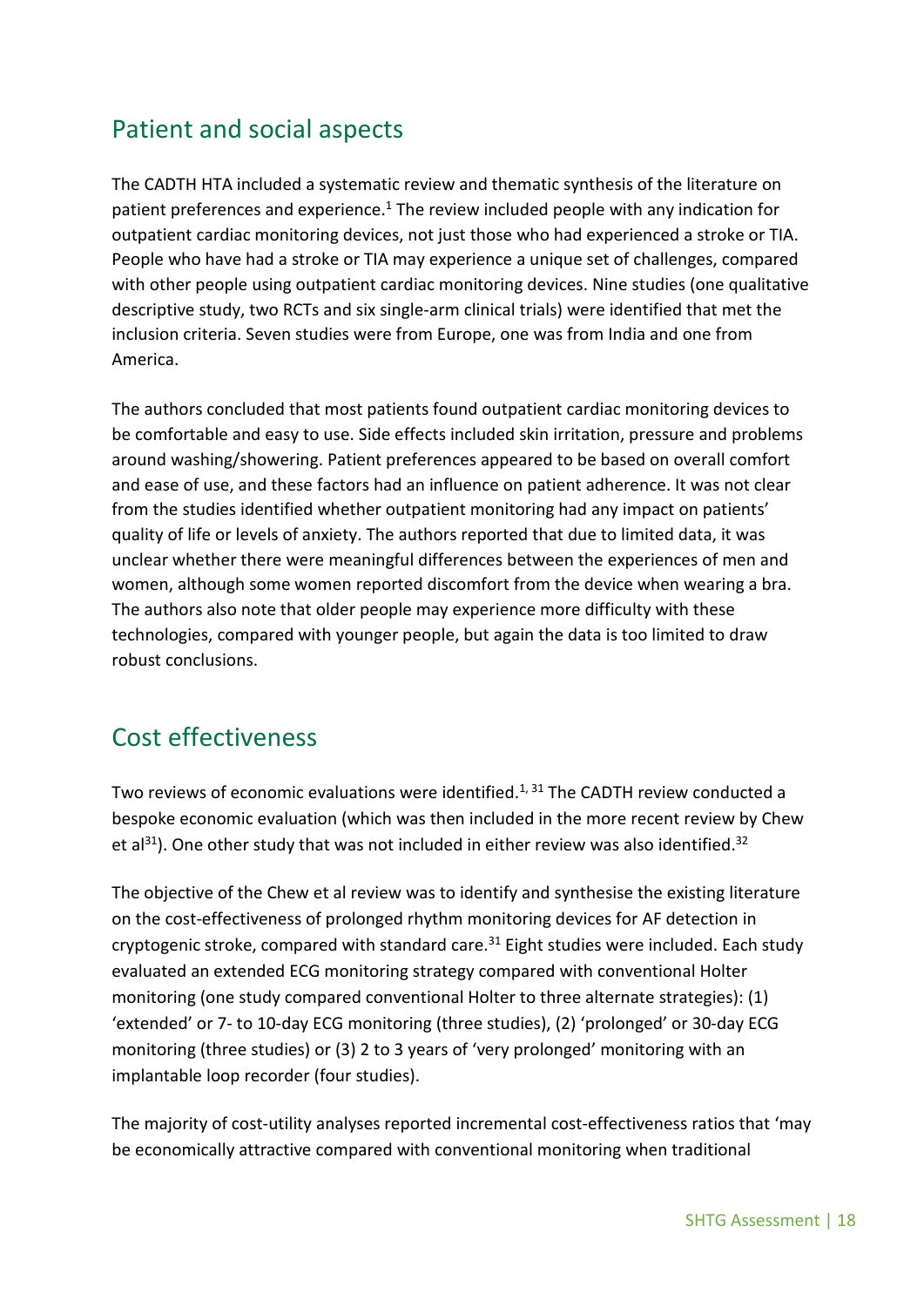willingness-to-pay thresholds are adopted'; and two studies reported cost savings. The authors concluded that:

In patients with cryptogenic stroke, extended ECG monitoring for AF detection may be economically attractive when traditional willingness-to-pay thresholds are adopted. However, there was substantial variation in the reported ICERs. The direct comparison of costeffectiveness across technologies is limited by heterogeneity in modeling assumptions.<sup>31</sup>

The CADTH study identified six papers based on five published evaluations.<sup>1</sup> It is not clear whether or not these studies had been identified through a process of systematic review. One study by Kamel et al<sup>33</sup> extended an existing model by O'Brien and Gage<sup>34</sup>, which was not included in the CADTH review of economic evaluations because the interventions were medicines to treat AF in patients diagnosed with the disease, whereas the Kamal et al study looked at what proportion of patients with AF would be diagnosed and then receive medicines to treat AF. Aside from this study, and the studies looking at implantable loop recorders, the included economic evaluations in the Chew et al and CADTH reviews are relevant to the assessment question here and are shown in Table 2 below.

The bespoke CADTH model that was created alongside the review is based on data from three RCTs (FIND-AF, CRYSTAL-AF and EMBRACE) and found that 7-day cardiac monitoring in patients with a very recent history of stroke or TIA, who did not receive in-hospital continuous monitoring (that is, patients who received ECG only) is likely to identify a substantial number of patients with AF at an acceptable incremental cost, which varied between CAD\$50,000 and CAD\$80,000 per QALY gained (2015 price year) depending on the rate of oral anticoagulant (OAC) uptake and the OAC prescribed. This translates to £32,132 to £51,411 per QALY gained for GBP at 2021 prices, not accounting for differences in the context between the Canadian health service in 2015 and the NHS in 2021.35 Optimal duration of cardiac monitoring remained unclear (in the model 60% of patients received 24 hour monitoring in the comparator group compared with 7-day cardiac monitoring). Given the base case population were healthy patients following a stroke or TIA who would have not otherwise been evaluated using continuous monitoring techniques, the results were acknowledged to be at least in part due to the increase in diagnostic yield in this population who may not otherwise have had their AF picked up, whereas longer-term monitoring strategies (including 30-day ELR or ILR) were unlikely to be cost-effective because patients in the trials that evaluated these strategieswere already at higher risk and had already undergone 24 hours or more of continuous in-hospital monitoring as a result. 36, 37

The inclusion criteria of studies in the reviews varied and this creates difficulty in understanding how the individual study populations, and varied comparisons of interest, influence the conclusions. Both reviews concluded there was a considerable amount of heterogeneity in the evidence identified. The same is true of the study by Kaura et al (2019) which compared 14-day ECG monitoring patch (Zio® Patch, iRhythm Technologies) with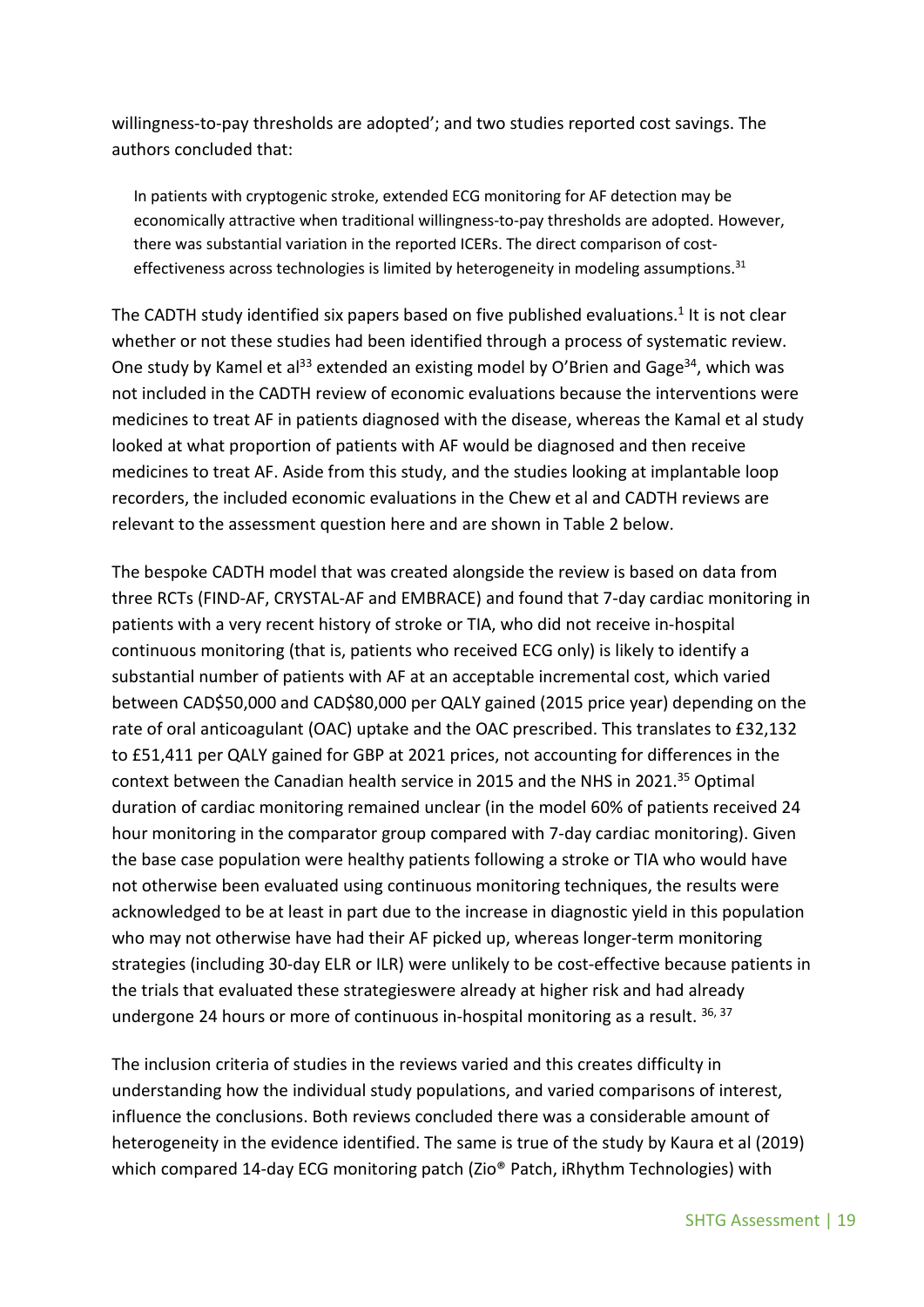short-duration Holter monitoring for the detection of episodes of PAF lasting at least 30 seconds within 90 days after an ischaemic non-lacunar stroke or TIA within the past 72 hours, and found it to be cost-effective in terms of the number of strokes that could be avoided.32

It should be noted that there was overlap between the reviews in that four studies were common to both the Chew et al and CADTH reviews<sup>33, 38-40</sup>, and one of these (Diamantopoulos et al, 2016)<sup>38</sup> had looked at implantable devices not relevant to this assessment. A further four studies in the Chew 2020 review had also only included types of device that are outwith the scope of this assessment. The CADTH model also appears in the Chew et al review. A summary of the overlap between reviews is provided in Table 2 below.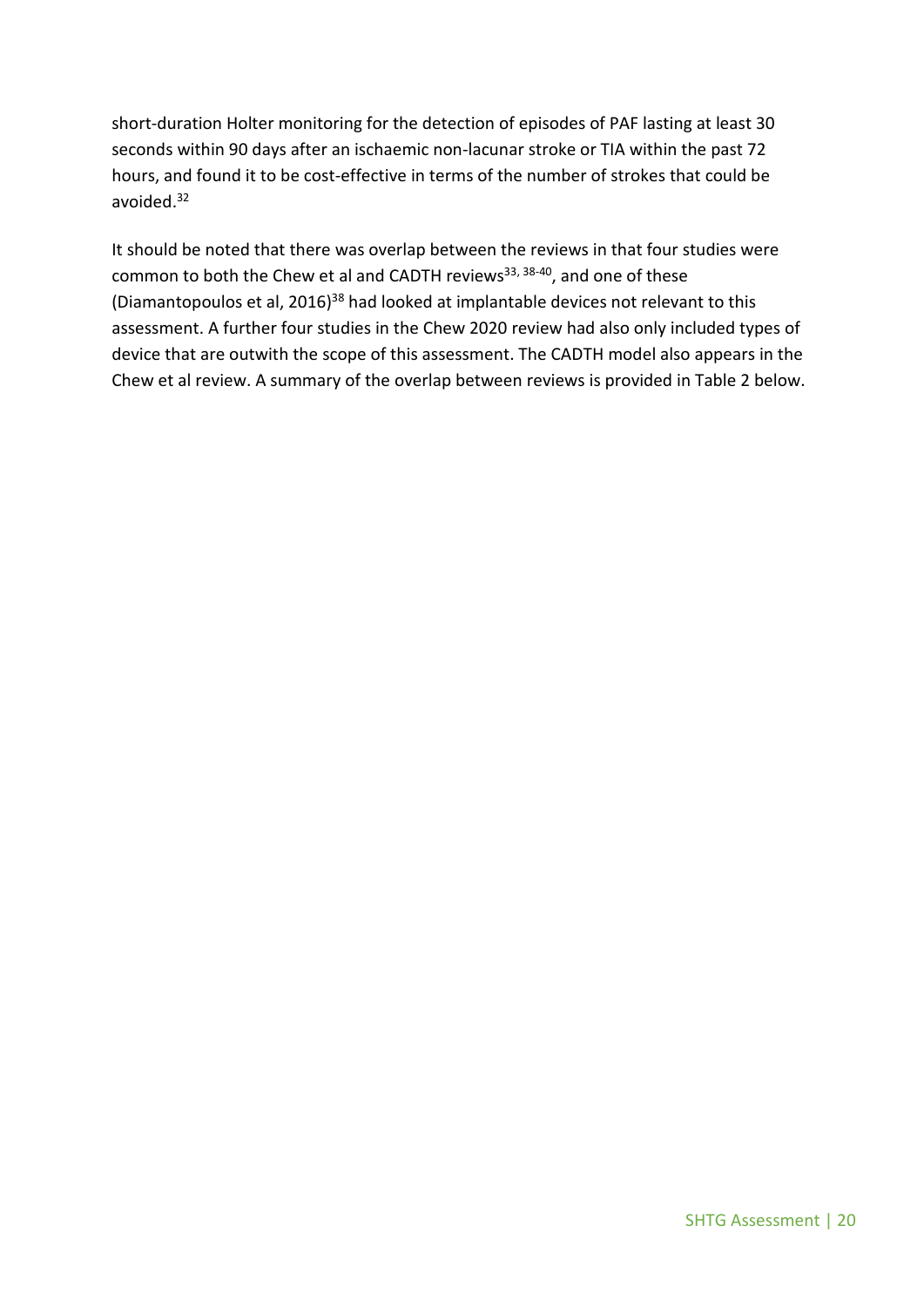| <b>Identified</b><br>from<br>review(s) | <b>Study</b>                     | Setting;<br>price year                      | <b>Included patients</b>                                                                                                    | Intervention                               | <b>Intervention</b><br><b>Duration</b> | <b>Comparator</b>                                                                                                                            | <b>Comparator</b><br><b>Duration</b>                                                | <b>Outcome</b><br>measure of<br>effectiveness<br>used |
|----------------------------------------|----------------------------------|---------------------------------------------|-----------------------------------------------------------------------------------------------------------------------------|--------------------------------------------|----------------------------------------|----------------------------------------------------------------------------------------------------------------------------------------------|-------------------------------------------------------------------------------------|-------------------------------------------------------|
| <b>CADTH</b><br>and<br><b>Chew</b>     | Kamel et<br>al $2010^{33}$       | <b>US</b><br>(literature<br>based);<br>2010 | <b>Hypothetical cohort</b><br>of patients aged 70<br>following an<br>ischaemic stroke.<br>Patients had non-<br>valvular AF. | 7 days outpatient<br>cardiac<br>monitoring | $7-10$ days                            | standard<br>care (aspirin<br>is prescribed<br>after<br>ischaemic<br>stroke and<br>no<br>outpatient<br>cardiac<br>monitoring is<br>performed) | unclear<br>how long<br>aspirin is<br>prescribed<br>for                              | <b>QALYs</b><br>gained                                |
| <b>CADTH</b><br>and<br><b>Chew</b>     | CADTH <sup>1</sup><br>(subgroup) | Canada;<br>2015                             | Patients aged 70<br>years or older with<br>a recent stroke or<br>TIA and no history<br>of AF diagnosis                      | 7 day cardiac<br>event monitoring<br>(ELR) | 7 - 10 days                            | Standard<br>practice (60%<br>of patients<br>received a<br>24-hour<br>Holter)                                                                 | 24 hours;<br>0 hours<br>(Reported<br>as 60% of<br>patients<br>received 24<br>hours) | <b>QALYs</b><br>gained                                |

Table 2: Economic evaluation studies identified via review or elsewhere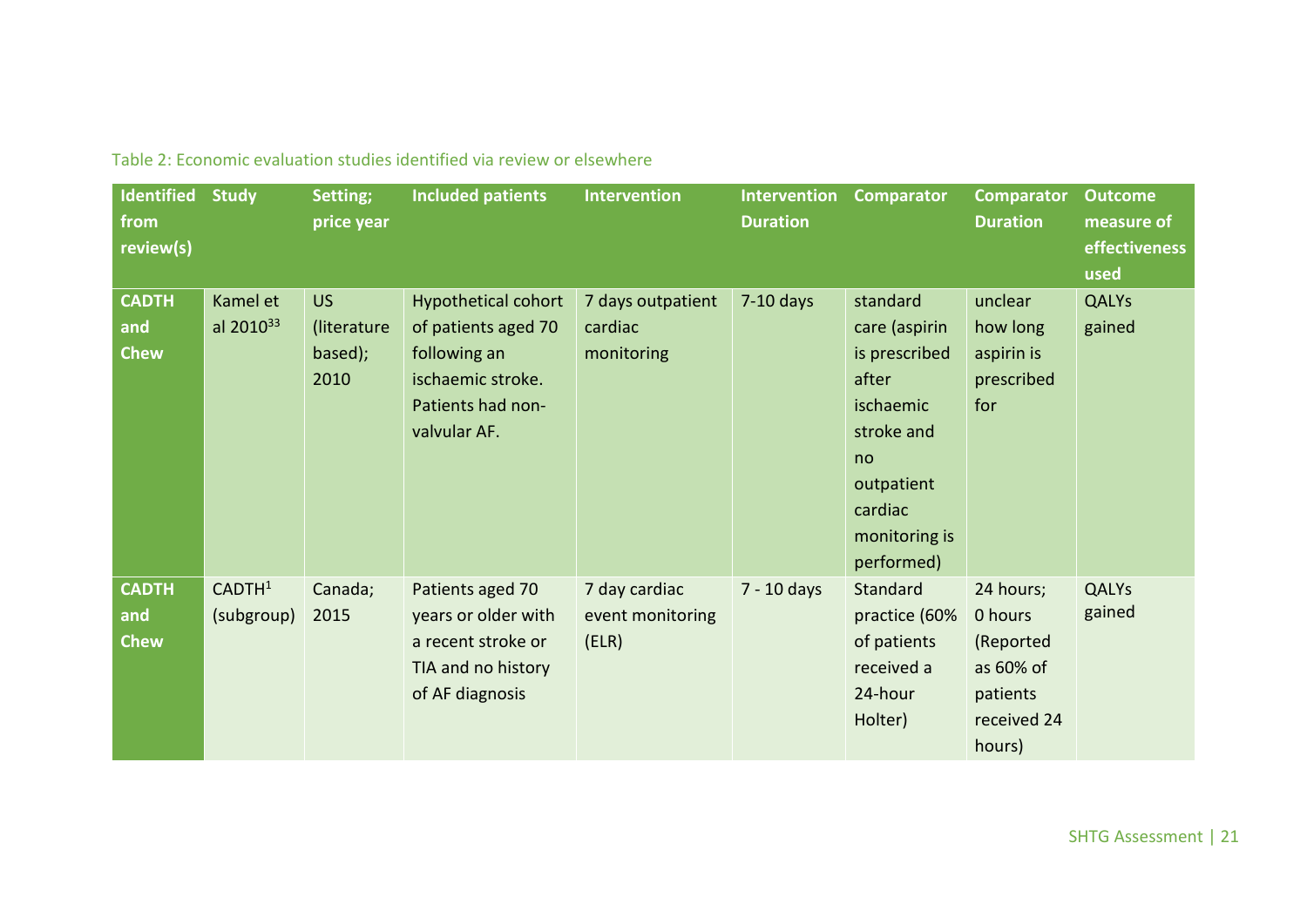| <b>CADTH</b>                       | Mayer et<br>al 2013 <sup>41</sup><br>(primary<br>analysis)   | Germany;<br>2011                                   | Patients (mean age<br>68) after first<br>ischaemic stroke or<br>TIA, presenting in<br>sinus rhythm. AF<br>not previously<br>diagnosed. No<br>contraindication of<br>OAC therapy. | 7 days Holter<br>monitoring                                                                                  | $7-10$ days | 24 hour<br><b>Holter ECG</b>       | 24 hour                                                               | <b>QALYs</b><br>gained |
|------------------------------------|--------------------------------------------------------------|----------------------------------------------------|----------------------------------------------------------------------------------------------------------------------------------------------------------------------------------|--------------------------------------------------------------------------------------------------------------|-------------|------------------------------------|-----------------------------------------------------------------------|------------------------|
| <b>CADTH</b>                       | Mayer et<br>al 2013 <sup>41</sup><br>(secondary<br>analysis) | Germany;<br>2011                                   | Patients (mean age<br>68) after first<br>ischaemic stroke or<br>TIA, presenting in<br>sinus rhythm. AF<br>not previously<br>diagnosed. No<br>contraindication of<br>OAC therapy. | 7 days Holter<br>monitoring in a<br>subgroup only,<br>preselected by<br>TTE (TTE/7-d-<br>Holter).            | $7-10$ days | 24 hour<br><b>Holter ECG</b>       | 24 hour                                                               | <b>QALYs</b><br>gained |
| <b>CADTH</b><br>and<br><b>Chew</b> | Yong et al<br>201640<br>(secondary<br>analyses)              | Canada;<br>2014<br>(converted<br>to US<br>dollars) | Patients aged ≥55<br>years after a recent<br>cryptogenic stroke<br>or TIA and negative<br>24-hour Holter ECG                                                                     | 7-day and 14-day<br><b>ECG monitoring</b><br>(using an external<br>auto-triggered<br>event loop<br>recorder) | $7-14$ days | repeat 24-<br>hour ECG<br>(Holter) | 24+ hours<br>(already<br>filtered by<br>initial 24<br>hour<br>screen) | <b>QALYs</b><br>gained |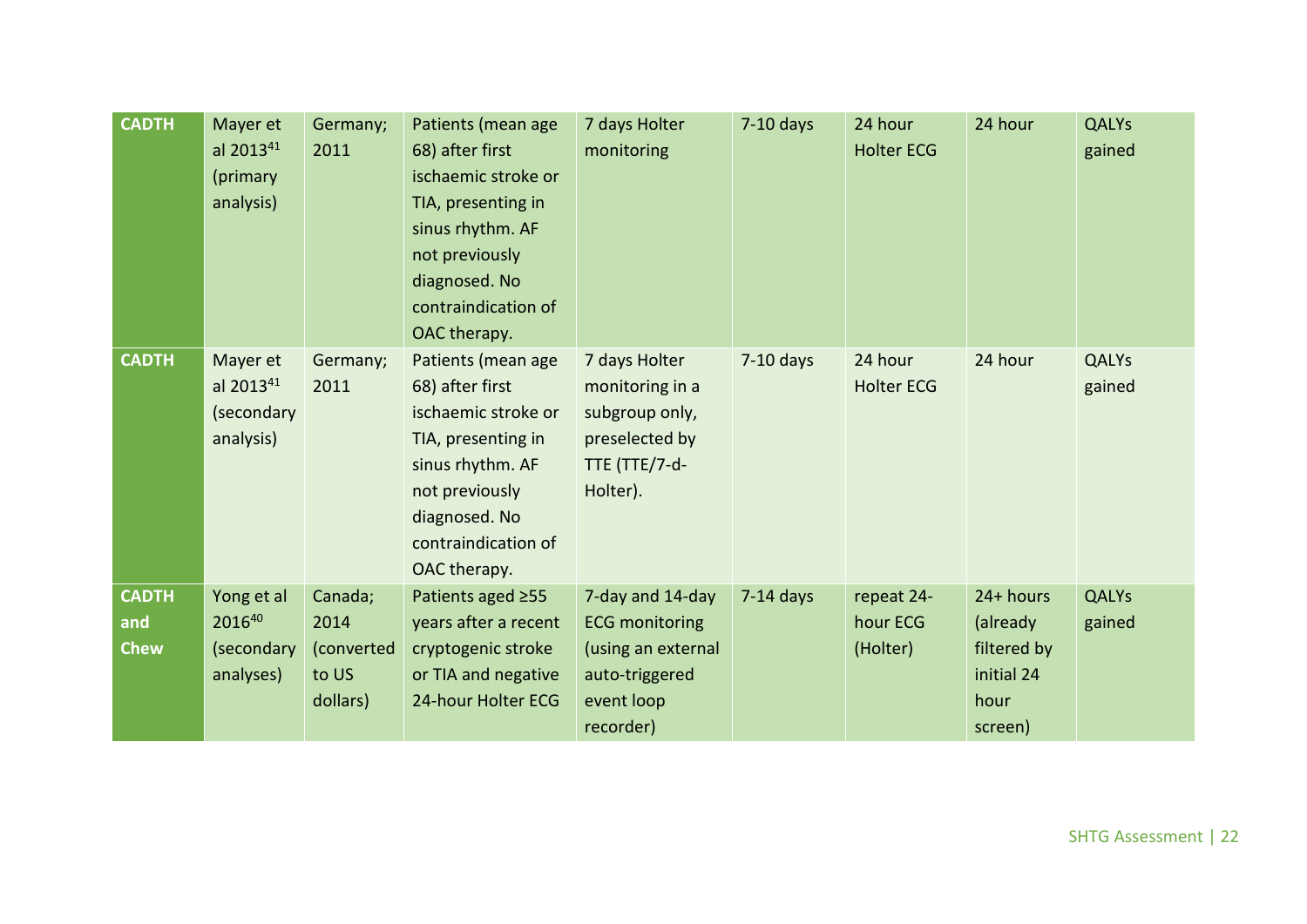| <b>Chew</b>                        | Diekmann<br>et al<br>201942                   | Germany;<br>not<br>reported                        | Patients aged 60+<br>following recent<br>ischaemic stroke<br>lasting >24 h<br>(additional<br>symptom/diagnostic<br>criteria)       | 10 days extended<br>and prolonged<br>Holter monitoring<br>was performed<br>after stroke and<br>at 3 and 6 months | 7-10 days;<br>repeated<br>after 3 and 6<br>months | Continuous<br><b>ECG</b><br>monitoring<br>once, directly<br>after the<br>initial stroke. | 24 hour                                                               | <b>QALYs</b><br>gained                                                       |
|------------------------------------|-----------------------------------------------|----------------------------------------------------|------------------------------------------------------------------------------------------------------------------------------------|------------------------------------------------------------------------------------------------------------------|---------------------------------------------------|------------------------------------------------------------------------------------------|-----------------------------------------------------------------------|------------------------------------------------------------------------------|
| <b>CADTH</b><br>and<br><b>Chew</b> | Yong et al<br>201640<br>(primary<br>analysis) | Canada;<br>2014<br>(converted<br>to US<br>dollars) | Patients aged ≥55<br>years after a recent<br>cryptogenic stroke<br>or TIA and negative<br>24-hour Holter ECG                       | 30-day ECG<br>monitoring (using<br>an external<br>auto-triggered<br>event loop<br>recorder)                      | 30 days                                           | repeat 24-<br>hour ECG<br>(Holter)                                                       | 24+ hours<br>(already<br>filtered by<br>initial 24<br>hour<br>screen) | <b>QALYs</b><br>gained.                                                      |
| <b>CADTH</b><br>and<br><b>Chew</b> | CADTH <sup>1</sup><br>(subgroup)              | Canada;<br>2015                                    | Patients aged 70<br>years or older with<br>a recent stroke or<br>TIA and no history<br>of AF diagnosis                             | 30-day event<br>triggered recorder<br>(ELR)                                                                      | 30 days                                           | 24-hour<br>Holter                                                                        | 24+ hours<br>(already<br>filtered by<br>initial 24<br>hour<br>screen) | <b>QALYs</b><br>gained                                                       |
| <b>CADTH</b><br>and<br><b>Chew</b> | Levin et al<br>201539                         | Sweden;<br>2013<br>(converted<br>to Euros)         | Patients aged 75-<br>years or older with<br>a recent ischaemic<br>stroke/TIA (within<br>14 days) and no<br>previously known<br>AF. | 30 days<br>intermittent<br>electrocardiogram<br>(ECG) recordings<br>using a handheld<br>recording device,        | 30 days                                           | 24h<br>continuous<br>Holter ECG;<br>no screening                                         | 24 hours;<br>0 hours                                                  | <b>Strokes</b><br>avoided, life-<br>years gained,<br><b>QALYs</b><br>gained. |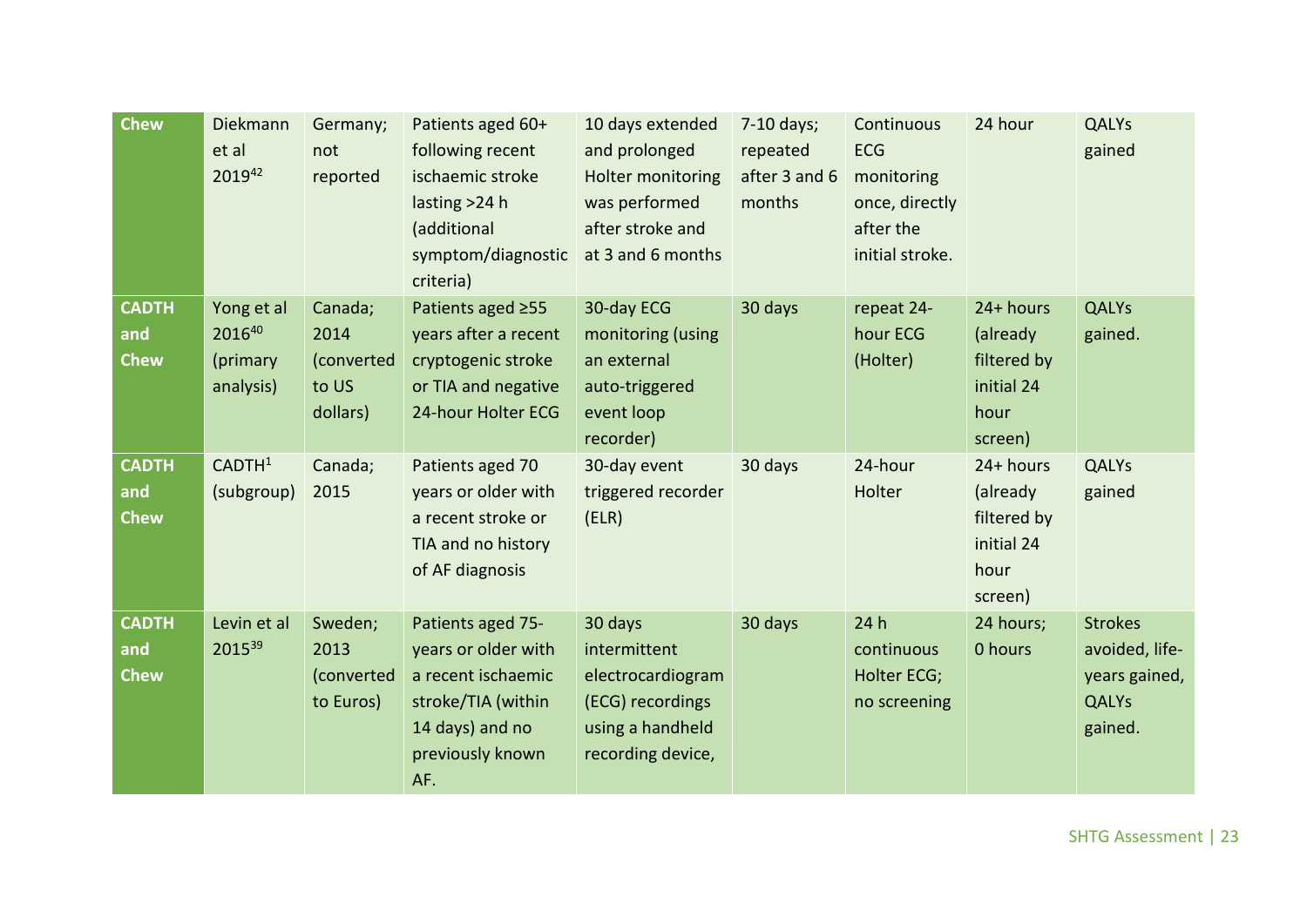|                       |                 |                                                                                                                                   | at regular time<br>intervals   |         |                                         |                                                                |                            |
|-----------------------|-----------------|-----------------------------------------------------------------------------------------------------------------------------------|--------------------------------|---------|-----------------------------------------|----------------------------------------------------------------|----------------------------|
| Kaura et al<br>201932 | UK NHS;<br>2017 | Patients aged 18<br>years of age or<br>older having had<br>ischaemic non-<br>lacunar stroke or<br>TIA within the past<br>72 hours | 14-day patch-<br>based monitor | 14 days | Short-<br>duration<br><b>Holter ECG</b> | 24 hours;<br>0 hours<br>(reported<br>as "usually"<br>24 hours) | <b>Strokes</b><br>avoided. |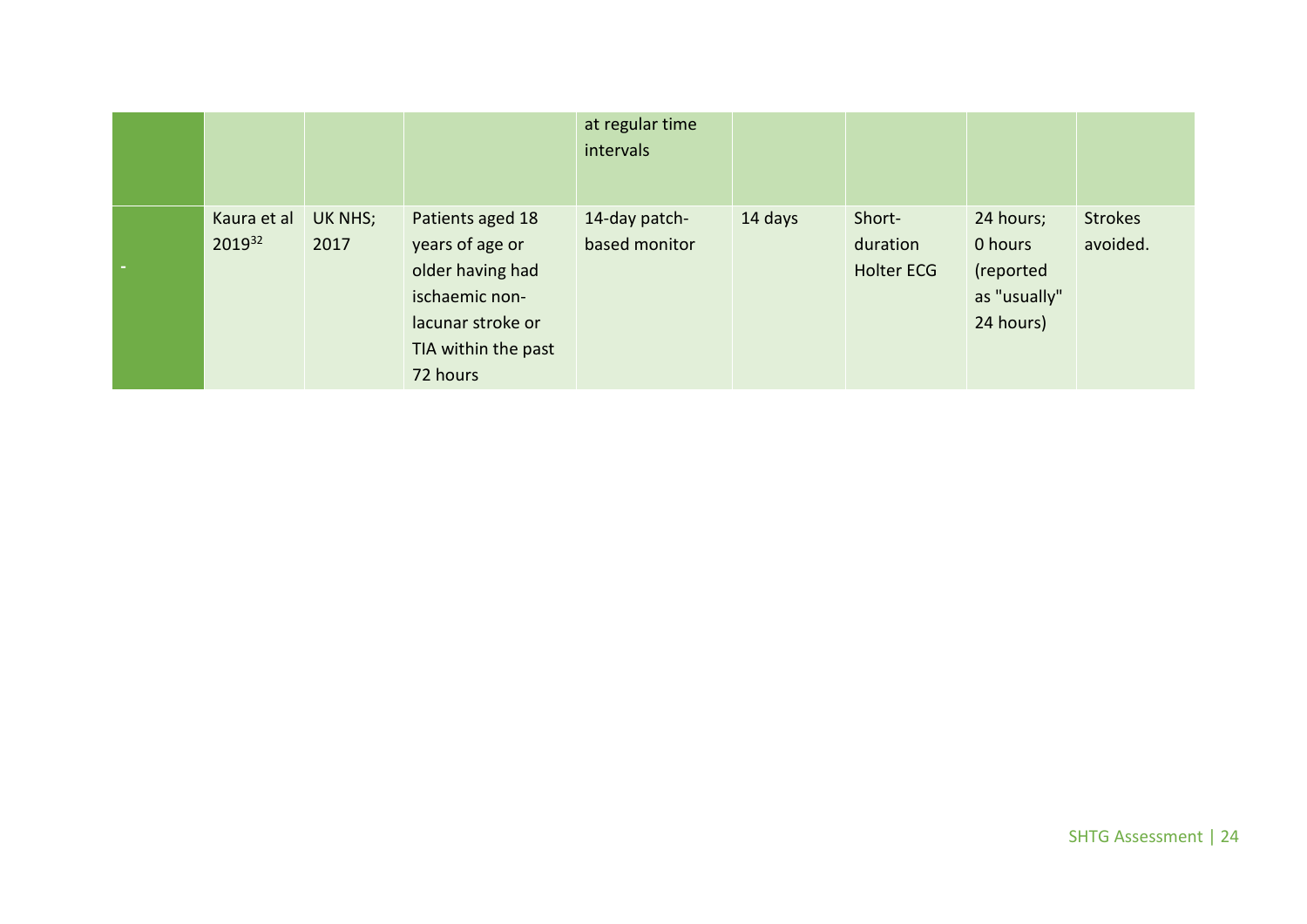The extent to which these data influence conclusions is unclear. While models of the diagnostic process for PAF are possible, the available evidence base on the most costeffective strategy for doing so is heterogeneous in terms of the populations studied, the monitoring intervention(s) and comparator strategies used, the duration of follow up and the outcome of interest in terms of health benefit (e.g. strokes avoided and/or QALYs gained).

# <span id="page-24-0"></span>**Conclusion**

**What is the clinical and cost-effectiveness of Holter versus event recorder versus patch technologies in the detection of PAF in patients with newly diagnosed ischaemic stroke selected to have prolonged ECG monitoring?** 

There is insufficient evidence to draw robust conclusions on the comparative clinical and cost-effectiveness of patch versus Holter versus event recorder technologies. Drawing conclusions is made even more challenging by the fact that the technology in this area is rapidly evolving.

For patch technologies, the evidence base is still at a relatively early stage of development. The existing evidence is inconclusive, and requires validation in larger diagnostic studies. NICE medical technologies guidance published in 2020 states that patch technology Zio XT is recommended (with caveats) as an option for people with suspected cardiac arrhythmias who would benefit from ambulatory ECG monitoring for longer than 24 hours.

Evidence from RCTs comparing ELRs and ambulatory Holters among people with cryptogenic stroke is insufficient to distinguish the relative clinical effectiveness of the different devices.

An HTA by CADTH (2016) recommended 7 days of continuous outpatient cardiac monitoring with either an ambulatory Holter monitor or external loop recorder for patients who have been discharged from hospital after a stroke or TIA and who did not undergo continuous cardiac monitoring while in hospital.

### **In patients with newly diagnosed ischaemic stroke, which patients should have prolonged ECG monitoring to detect paroxysmal atrial fibrillation?**

One systematic review reported that the detection rate of any new AF was greater in selected people with stroke, compared with unselected patients, and greater again in patients with cryptogenic strokes.<sup>16</sup> Similar findings were reported in another systematic review, which focused on selected and unselected TIA patients. This review reported lower AF detection rates in TIA cohorts compared with cohorts including both stroke and TIA patients.<sup>17</sup> Both reviews reported high heterogeneity between the included studies, meaning that the results need to be treated with caution.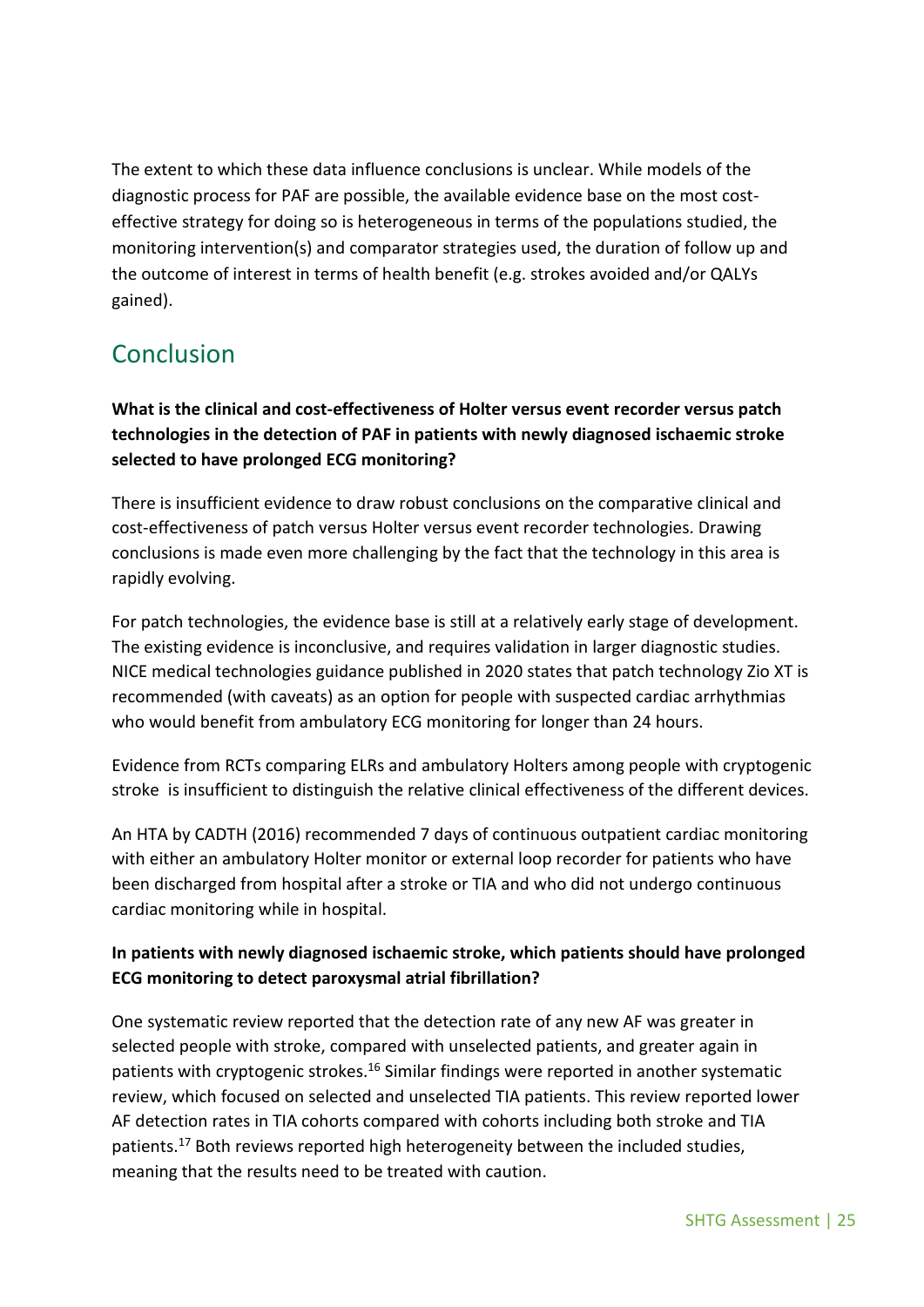#### **What is the optimum duration of prolonged ECG monitoring to detect PAF?**

There is insufficient evidence to define the optimal duration of long-term monitoring.

The CADTH HTA reported that there is a substantial increase in diagnostic yield when monitoring for longer than 24 hours, with greatest diagnostic yields in patients who are monitored for the greatest duration. However, they also note that any improvements in diagnostic yield were modest after 30 days. 1

Guidelines from the European Society of Cardiology (2020) recommend that in all patients with acute ischaemic stroke or TIA without previously known AF, monitoring for AF is recommended using a short-term ECG recording for at least the first 24 hours, followed by continuous ECG monitoring for at least 72 hours whenever possible. The guidelines also note that in selected people with stroke, additional ECG monitoring using long-term noninvasive ECG monitors or insertable cardiac monitors should be considered. However, the guidelines do not specify the length of time the devices should be used in this selected patient group. 11

#### **What length of AF warrants treatment with anticoagulants?**

The identified studies did not help to answer this question, and there remains considerable variation with regards to the length of AF that is deemed to warrant treatment. The CADTH HTA reported that in the included studies the duration of AF that was accepted as a positive result varied greatly and included any duration, less than 30 seconds, and greater than 10 seconds/30 seconds/1 minute/2 minutes and 6 minutes. The authors conclude that the clinical and prognostic significance of short-duration paroxysms is unknown. 1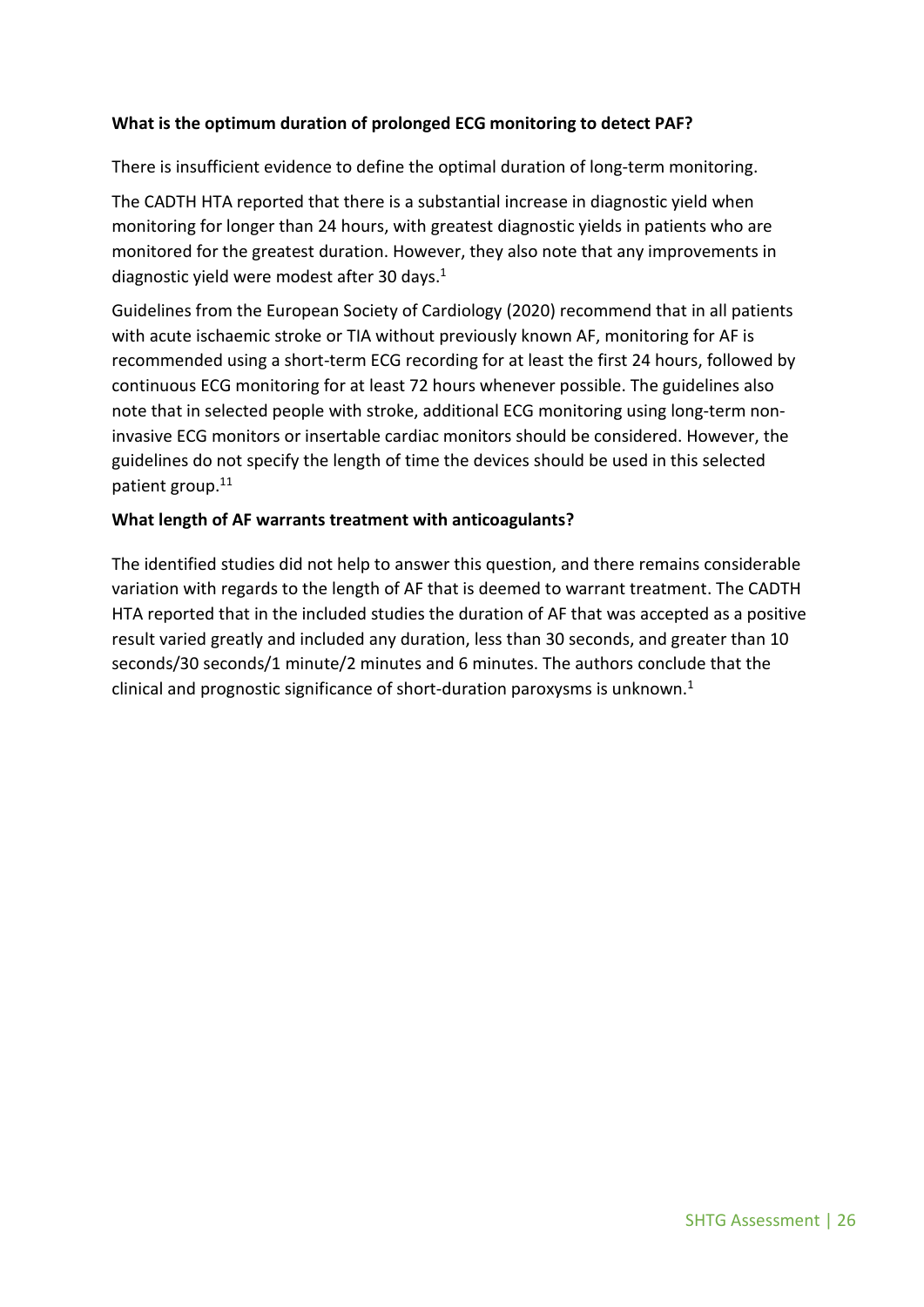# <span id="page-26-0"></span>Acknowledgements

The following individuals commented on the draft document:

- **Prof Martin Dennis, Professor of Stroke Medicine, University of Edinburgh**
- Dr Hester Ward, Consultant in Public Health Medicine, NHS National Services Scotland

Declarations of interest were received from all experts.

#### **Healthcare Improvement Scotland development team**

- **Paul Herbert, Evidence and Information Scientist**
- **Jenni Hislop, Senior Health Economist**
- **Joanna Kelly, Lead Health Services Researcher**
- **Tracey Mac Gann, Project Officer**

© Healthcare Improvement Scotland 2021

#### Published April 2021

This document is licensed under the Creative Commons Attribution-Noncommercial-NoDerivatives 4.0 International License. This allows for the copy and redistribution of this document as long as Healthcare Improvement Scotland is fully acknowledged and given credit. The material must not be remixed, transformed or built upon in any way. To view a copy of this license, visi[t https://creativecommons.org/licenses/by-nc-nd/4.0/](https://creativecommons.org/licenses/by-nc-nd/4.0/)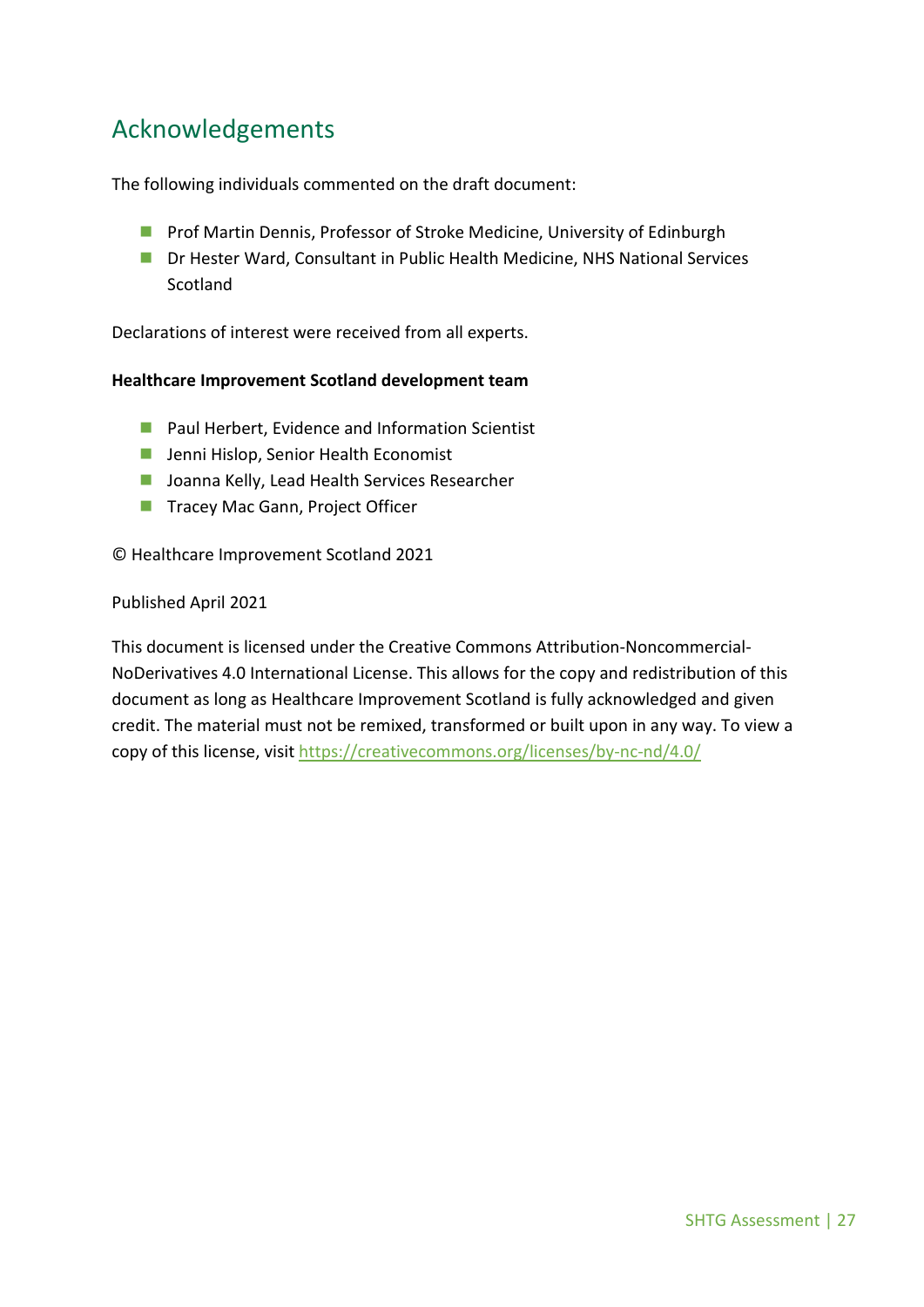## <span id="page-27-0"></span>References

1. De Angelis G, Cimon K, Sinclair A, Farrah K, Cairns J, Baranchuk A*, et al.* Monitoring for Atrial Fibrillation in Discharged Stroke and Transient Ischemic Attack Patients: A Clinical and Cost Effectiveness Analysis and Review of Patient Preferences. Canadian Agency for Drugs and Technologies in Health. 2016;03:03. Available from:

[https://www.ncbi.nlm.nih.gov/books/NBK362776/pdf/Bookshelf\\_NBK362776.pdf.](https://www.ncbi.nlm.nih.gov/books/NBK362776/pdf/Bookshelf_NBK362776.pdf)

2. Finsterer J. Management of cryptogenic stroke Acta Neurol Belg 2010;110(2):135-47.

3. Digital Health and Wellness Group, University of Strathclyde. Process Evaluation for Technology Enabled Atrial Fibrillation Screening after a Stroke in Scotland. 2020 [cited 7 October 2020]; Available from:

https://strathprints.strath.ac.uk/72214/1/Lennon\_etal\_DHI\_2020\_Process\_evaluation\_for [technology\\_enabled\\_atrial\\_fibrillation\\_screening\\_after\\_a\\_stroke.pdf.](https://strathprints.strath.ac.uk/72214/1/Lennon_etal_DHI_2020_Process_evaluation_for_technology_enabled_atrial_fibrillation_screening_after_a_stroke.pdf)

4. National Institute for Health and Care Excellence (NICE). Reveal LINQ insertable cardiac monitor to detect atrial fibrillation after cryptogenic stroke. Medtech innovation briefing [MIB141]. 2018 [cited 7 October 2020]; Available from:

[https://www.nice.org.uk/advice/mib141.](https://www.nice.org.uk/advice/mib141)

5. NHS National Services Scotland. Scottish Stroke Improvement Programme. 2017 [cited 7 October 2020]; Available from:

[https://www.strokeaudit.scot.nhs.uk/Downloads/docs/2017-07-11-SCCA-Report.pdf.](https://www.strokeaudit.scot.nhs.uk/Downloads/docs/2017-07-11-SCCA-Report.pdf)

6. American Heart Association. Holter Monitor. 2015 [cited 7 October 2020]; Available from[: https://www.heart.org/en/health-topics/heart-attack/diagnosing-a-heart](https://www.heart.org/en/health-topics/heart-attack/diagnosing-a-heart-attack/holter-monitor)[attack/holter-monitor.](https://www.heart.org/en/health-topics/heart-attack/diagnosing-a-heart-attack/holter-monitor)

7. American Heart Association. Cardiac Event Recorder. 2016 [cited 7 October 2020]; Available from: [https://www.heart.org/en/health-topics/arrhythmia/prevention-](https://www.heart.org/en/health-topics/arrhythmia/prevention--treatment-of-arrhythmia/cardiac-event-recorder) [treatment-of-arrhythmia/cardiac-event-recorder.](https://www.heart.org/en/health-topics/arrhythmia/prevention--treatment-of-arrhythmia/cardiac-event-recorder)

8. MedlinePlus. Cardiac event monitors. 2020 [cited 7 October 2020]; Available from: [https://medlineplus.gov/ency/article/007700.htm.](https://medlineplus.gov/ency/article/007700.htm)

9. Canadian Agency for Drugs and Technologies in Health (CADTH). Monitoring for Atrial Fibrillation in Discharged Stroke and Transient Ischemic Attack Patients: Recommendations. 2016 [cited 22 February 2021]; Available from:

https://www.cadth.ca/sites/default/files/pdf/OP0523 AF Screening Recs.pdf.

10. ECRI. Carnation Ambulatory Monitor (Bardy Diagnostics, Inc.) for Cardiac Arrhythmias. 2018 [cited 2020 Aug 31 ]; Available from:

[https://www.ecri.org/components/ProductBriefs/Pages/26136.aspx.](https://www.ecri.org/components/ProductBriefs/Pages/26136.aspx)

11. European Society of Cardiology (ESC). 2020 Atrial Fibrillation (Management of) Guidelines 2020 [cited 7 October 2020]; Available from:

[https://www.escardio.org/Guidelines/Clinical-Practice-Guidelines/Atrial-Fibrillation-](https://www.escardio.org/Guidelines/Clinical-Practice-Guidelines/Atrial-Fibrillation-Management)[Management.](https://www.escardio.org/Guidelines/Clinical-Practice-Guidelines/Atrial-Fibrillation-Management)

12. National Institute for Health and Care Excellence (NICE). Zio XT for detecting cardiac arrhythmias. 2020. Available from[: https://www.nice.org.uk/guidance/mtg52.](https://www.nice.org.uk/guidance/mtg52)

13. Afzal MR, Gunda S, Waheed S, Sehar N, Maybrook RJ, Dawn B*, et al.* Role of Outpatient Cardiac Rhythm Monitoring in Cryptogenic Stroke: A Systematic Review and Meta-Analysis. Pacing Clin Electrophysiol. 2015;38(10):1236-45.

14. Sposato LA, Cipriano LE, Saposnik G, Ruiz Vargas E, Riccio PM, Hachinski V. Diagnosis of atrial fibrillation after stroke and transient ischaemic attack: a systematic review and meta-analysis. Lancet neurol. 2015;14(4):377-87.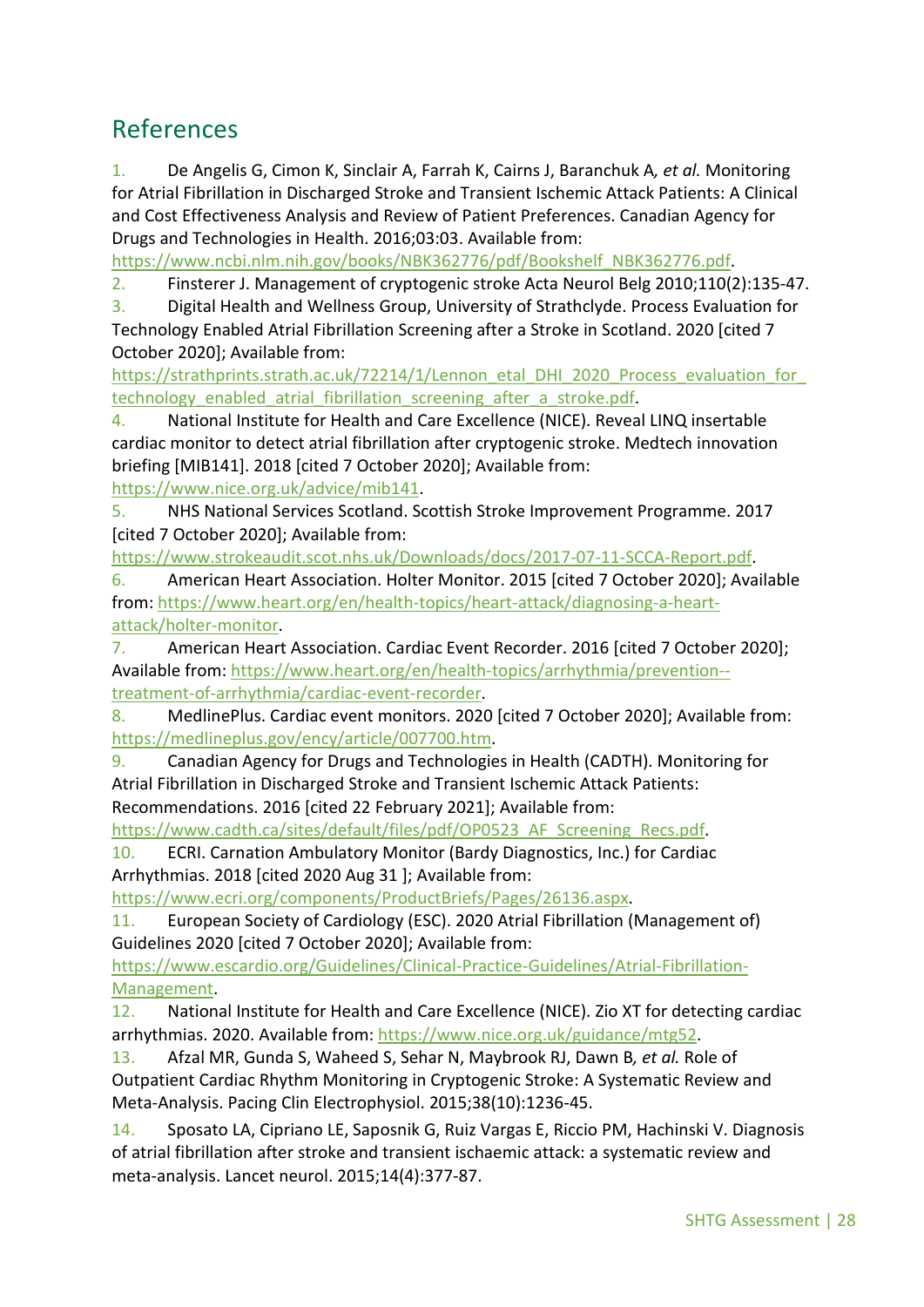15. Yenikomshian M, Jarvis J, Patton C, Yee C, Mortimer R, Birnbaum H*, et al.* Cardiac arrhythmia detection outcomes among patients monitored with the Zio patch system: a systematic literature review. Curr Med Res Opin. 2019;35(10):1659-70.

16. Kishore A, Vail A, Majid A, Dawson J, Lees KR, Tyrrell PJ*, et al.* Detection of atrial fibrillation after ischemic stroke or transient ischemic attack: a systematic review and metaanalysis. Stroke. 2014;45(2):520-6.

17. Korompoki E, Del Giudice A, Hillmann S, Malzahn U, Gladstone DJ, Heuschmann P*, et al.* Cardiac monitoring for detection of atrial fibrillation after TIA: A systematic review and meta-analysis. Int J Stroke. 2017;12(1):33-45.

18. Wachter R, Groschel K, Gelbrich G, Hamann GF, Kermer P, Liman J*, et al.* Holterelectrocardiogram-monitoring in patients with acute ischaemic stroke (Find-AF<sub>RANDOMISED</sub>): an open-label randomised controlled trial. Lancet neurol. 2017;16(4):282-90.

19. Wasser K, Weber-Kruger M, Groschel S, Uphaus T, Liman J, Hamann GF*, et al.* Brain Natriuretic Peptide and Discovery of Atrial Fibrillation After Stroke: A Subanalysis of the Find-AF<sub>RANDOMISED</sub> Trial. Stroke. 2020;51(2):395-401.

20. Sejr MH, May O, Damgaard D, Sandal BF, Nielsen JC. External continuous ECG versus loop recording for atrial fibrillation detection in patients who had a stroke. Heart. 2019;105(11):848-54.

21. Sejr MH, Nielsen JC, Damgaard D, Sandal BF, May O. Atrial fibrillation detected by external loop recording for seven days or two-day simultaneous Holter recording: A comparison in patients with ischemic stroke or transient ischemic attack. Journal of Electrocardiology. 2017;50(3):287-93.

22. Alves M, Narciso MR, Cruz J, Rocha M, Fonseca T. Paroxysmal atrial fibrillation detection in patients with acute ischemic stroke through prolonged Holter: prospective study. Aging Clin Exp Res. 2019;31(4):469-74.

23. Goksu EO, Yuksel B, Esin M, Kucukseymen E, Unal A, Genc A*, et al.* The value of STAF (Score for the Targeting of Atrial Fibrillation) in Patients with Cryptogenic Embolic Stroke. Noropsikiyatr. 2019;56(2):119-22.

24. Uphaus T, Weber-Kruger M, Grond M, Toenges G, Jahn-Eimermacher A, Jauss M*, et al.* Development and validation of a score to detect paroxysmal atrial fibrillation after stroke. Neurology. 2019;92(2):e115-e24.

25. Li Y-G, Bisson A, Bodin A, Herbert J, Grammatico-Guillon L, Joung B*, et al.* C2HEST score and prediction of incident atrial fibrillation in poststroke patients: a French nationwide study. J Am Heart Assoc. 2019;8(e012546).

26. Lumikari TJ, Putaala J, Kerola A, Sibolt G, Pirinen J, Pakarinen S*, et al.* Continuous 4 week ECG monitoring with adhesive electrodes reveals AF in patients with recent embolic stroke of undetermined source. Ann Noninvasive Electrocardiol. 2019;24(5):e12649.

27. Lyckhage LF, Hansen ML, Butt JH, Hilmar Gislason G, Gundlund A, Wienecke T. Time trends and patient selection in the use of continuous electrocardiography for detecting atrial fibrillation after stroke: a nationwide cohort study. Eur J Neurol. 2020;27:27.

28. Yayehd K, Irles D, Akret C, Vadot W, Rodier G, Berremili T*, et al.* Detection of paroxysmal atrial fibrillation by prolonged electrocardiographic recording after ischaemic stroke in patients aged<60years: a study with 21-day recording using the SpiderFlash( R) monitor. Arch Cardiovasc Dis. 2015;108(3):189-96.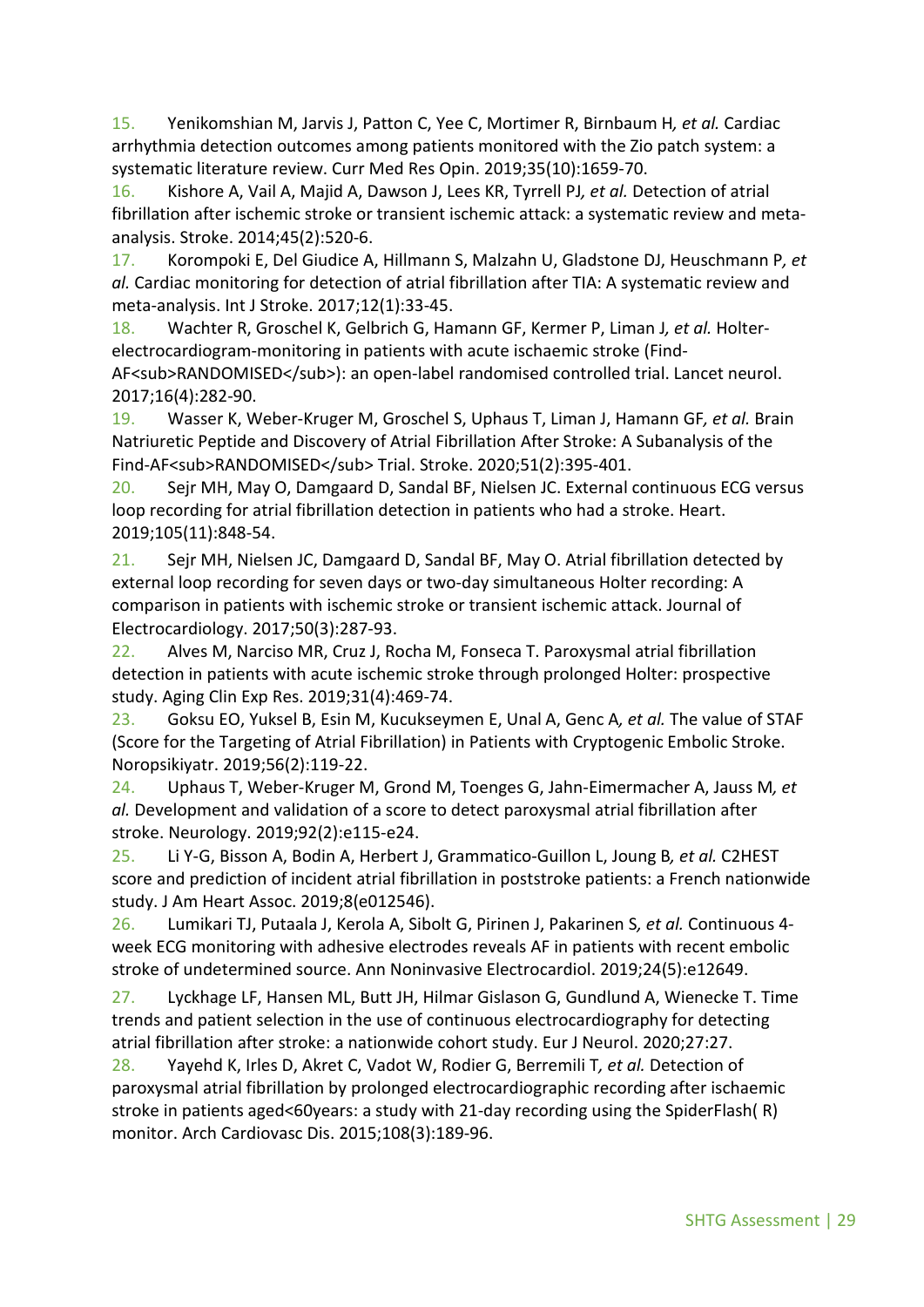29. Miyazaki Y, Toyoda K, Iguchi Y, Hirano T, Metoki N, Tomoda M*, et al.* Atrial Fibrillation After Ischemic Stroke Detected by Chest Strap-Style 7-Day Holter Monitoring and the Risk Predictors: EDUCATE-ESUS. J Atheroscler Thromb. 2020;15:15.

30. Pagola J, Juega J, Francisco-Pascual J, Moya A, Sanchis M, Bustamante A*, et al.* Yield of atrial fibrillation detection with Textile Wearable Holter from the acute phase of stroke: Pilot study of Crypto-AF registry. International Journal of Cardiology. 2018;251:45-50.

31. Chew DS, Rennert-May E, Spackman E, Mark DB, Exner DV. Cost-Effectiveness of Extended Electrocardiogram Monitoring for Atrial Fibrillation After Stroke: A Systematic Review. Stroke. 2020;51(7):2244-8.

32. Kaura A, Sztriha L, Chan FK, Aeron-Thomas J, Gall N, Piechowski-Jozwiak B*, et al.* Early prolonged ambulatory cardiac monitoring in stroke (EPACS): an open-label randomised controlled trial. Eur J Med Res. 2019;24(1):25.

33. Kamel H, Hegde M, Johnson DR, Gage BF, Johnston SC. Cost-effectiveness of outpatient cardiac monitoring to detect atrial fibrillation after ischemic stroke. Stroke. 2010;41(7):1514-20.

34. O'Brien CL, Gage BF. Costs and effectiveness of ximelagatran for stroke prophylaxis in chronic atrial fibrillation. JAMA 2005;293(6):699-706.

35. Shemilt I, Thomas J, Morciano M. A web-based tool for adjusting costs to a specific target currency and price year. Evidence and Policy. 2010;6(1):51-9.

36. Gladstone DJ, Spring M, Dorian P, Panzov V, Thorpe KE, Hall J*, et al.* Atrial fibrillation in patients with cryptogenic stroke. N Engl J Med. 2014;370(26):2467-77.

37. Sanna T, Diener HC, Passman RS, Di Lazzaro V, Bernstein RA, Morillo CA*, et al.* Cryptogenic stroke and underlying atrial fibrillation. N Engl J Med. 2014;370(26):2478-86.

38. Diamantopoulos A, Sawyer LM, Lip GY, Witte KK, Reynolds MR, Fauchier L*, et al.* Cost-effectiveness of an insertable cardiac monitor to detect atrial fibrillation in patients with cryptogenic strokE. Int J Stroke. 2016;11(3):302-12.

39. Levin LA, Husberg M, Sobocinski PD, Kull VF, Friberg L, Rosenqvist M*, et al.* A costeffectiveness analysis of screening for silent atrial fibrillation after ischaemic stroke. Europace. 2015;17(2):207-14.

40. Yong JH, Thavorn K, Hoch JS, Mamdani M, Thorpe KE, Dorian P*, et al.* Potential Cost-Effectiveness of Ambulatory Cardiac Rhythm Monitoring After Cryptogenic Stroke. Stroke. 2016;47(9):2380-5.

41. Mayer F, Stahrenberg R, Groschel K, Mostardt S, Biermann J, Edelmann F*, et al.* Costeffectiveness of 7-day-Holter monitoring alone or in combination with transthoracic echocardiography in patients with cerebral ischemia. Clin. 2013;102(12):875-84.

42. Diekmann S, Horster L, Evers S, Hiligsmann M, Gelbrich G, Groschel K*, et al.* Economic evaluation of prolonged and enhanced ECG Holter monitoring in acute ischemic stroke patients. Current Medical Research & Opinion. 2019;35(11):1859-66.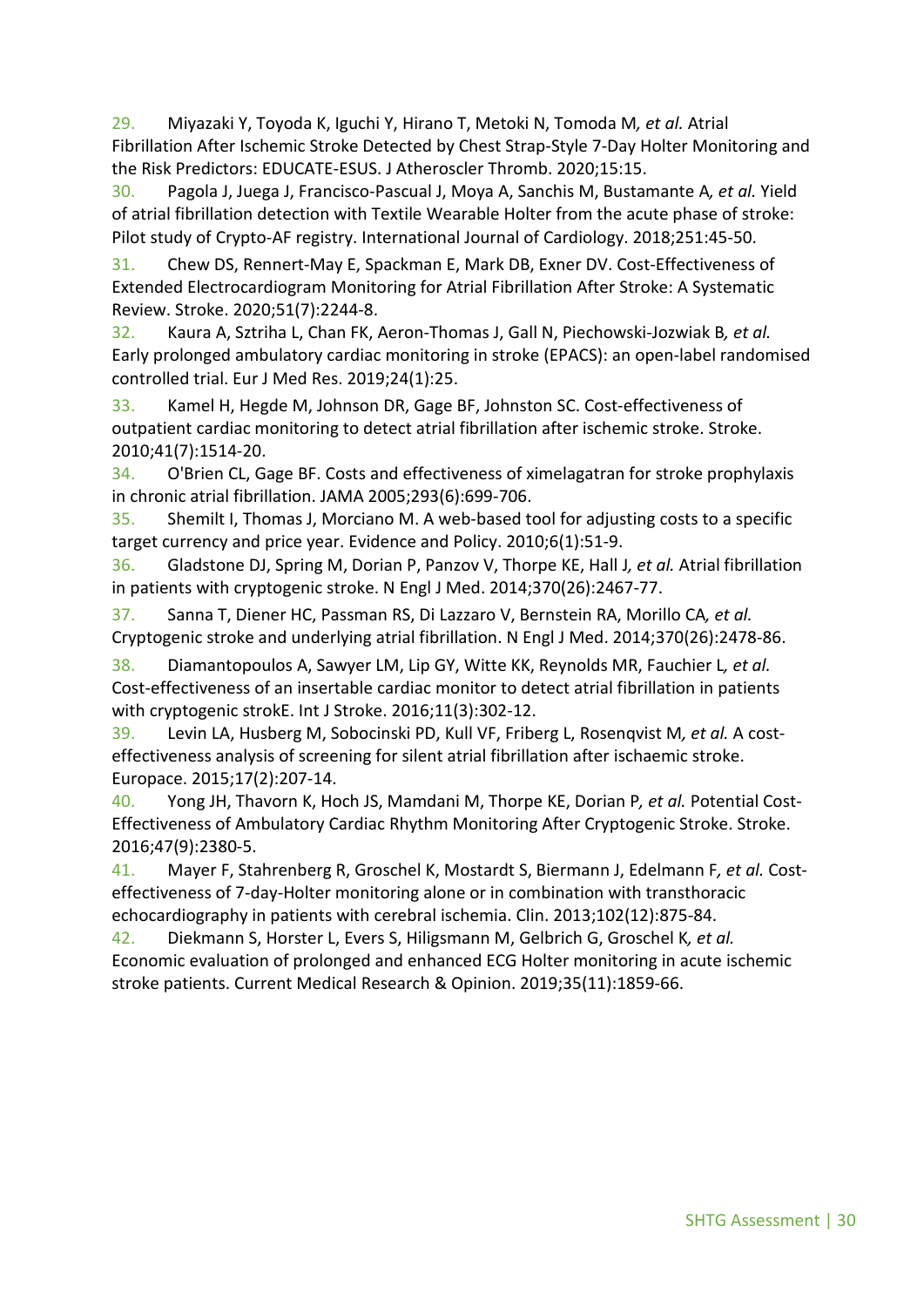## <span id="page-30-0"></span>Appendix 1: Further economic modelling considerations

The cost-effectiveness component of this work identified several economic evaluations in atrial fibrillation which did not meet our inclusion criteria. Given the prevalence of AF and the existence of so many models of the care pathway, initially it seemed possible/plausible to develop a bespoke model for Scotland that compares strategies of relevance.

We explored this by first matching the NHS Board use of Holter and Event Loop Recorders (ELRs) to one or more of the study arms included in the cost-effectiveness section of this SHTG Assessment. Table A1 draws on Table 1 from the assessment to show which interventions are used in inpatient and outpatient settings across Scotland.

| <b>Type of Recorder</b>       | <b>Number of</b><br>sites using<br>this<br>technology | <b>Boards using this</b><br>technology (inpatients)                                                                                                                   | <b>Boards using this</b><br>technology (outpatients)                                                                                                                                                                                              |
|-------------------------------|-------------------------------------------------------|-----------------------------------------------------------------------------------------------------------------------------------------------------------------------|---------------------------------------------------------------------------------------------------------------------------------------------------------------------------------------------------------------------------------------------------|
| Holter 2 days                 | $\overline{2}$                                        |                                                                                                                                                                       | NHS Borders (Lifecard CF),<br>NHS Forth Valley (Lifecard<br>CF)                                                                                                                                                                                   |
| Holter 3 days                 | 14 (15<br>outpatients)                                | NHS Ayrshire and Arran<br>(Philips DigiTrak XT);<br>NHS Grampian (Sorin);<br>NHS Greater Glasgow &<br>Clyde (Lifecard CF);<br><b>NHS Lanarkshire</b><br>(Lifecard CF) | NHS Ayrshire and Arran<br>(Philips DigiTrak XT);<br><b>NHS Dumfries &amp; Galloway</b><br>(unspecified);<br>NHS Fife (Lifecard CF);<br>NHS Grampian (Sorin);<br>NHS Greater Glasgow &<br>Clyde (Lifecard CF);<br>NHS Lanarkshire (Lifecard<br>CF) |
| Holter 5 days                 | 3                                                     | NHS Lothian (Lifecard<br>CF)                                                                                                                                          | NHS Lothian (Lifecard CF)                                                                                                                                                                                                                         |
| Event Loop recorder<br>2 days | $\mathbf{1}$                                          | <b>NHS Forth Valley</b><br>(Novacor R Test)                                                                                                                           |                                                                                                                                                                                                                                                   |
| Event Loop recorder<br>3 days | 4(1)<br>outpatients)                                  | NHS Fife (Novacor R<br>Test);<br><b>NHS Grampian</b><br>(Novacor R Test);<br><b>NHS Tayside (Novacor R</b><br>Test)                                                   | NHS Tayside (Novacor R<br>Test)                                                                                                                                                                                                                   |

#### Table A1: Types of recorder in use by each NHS Board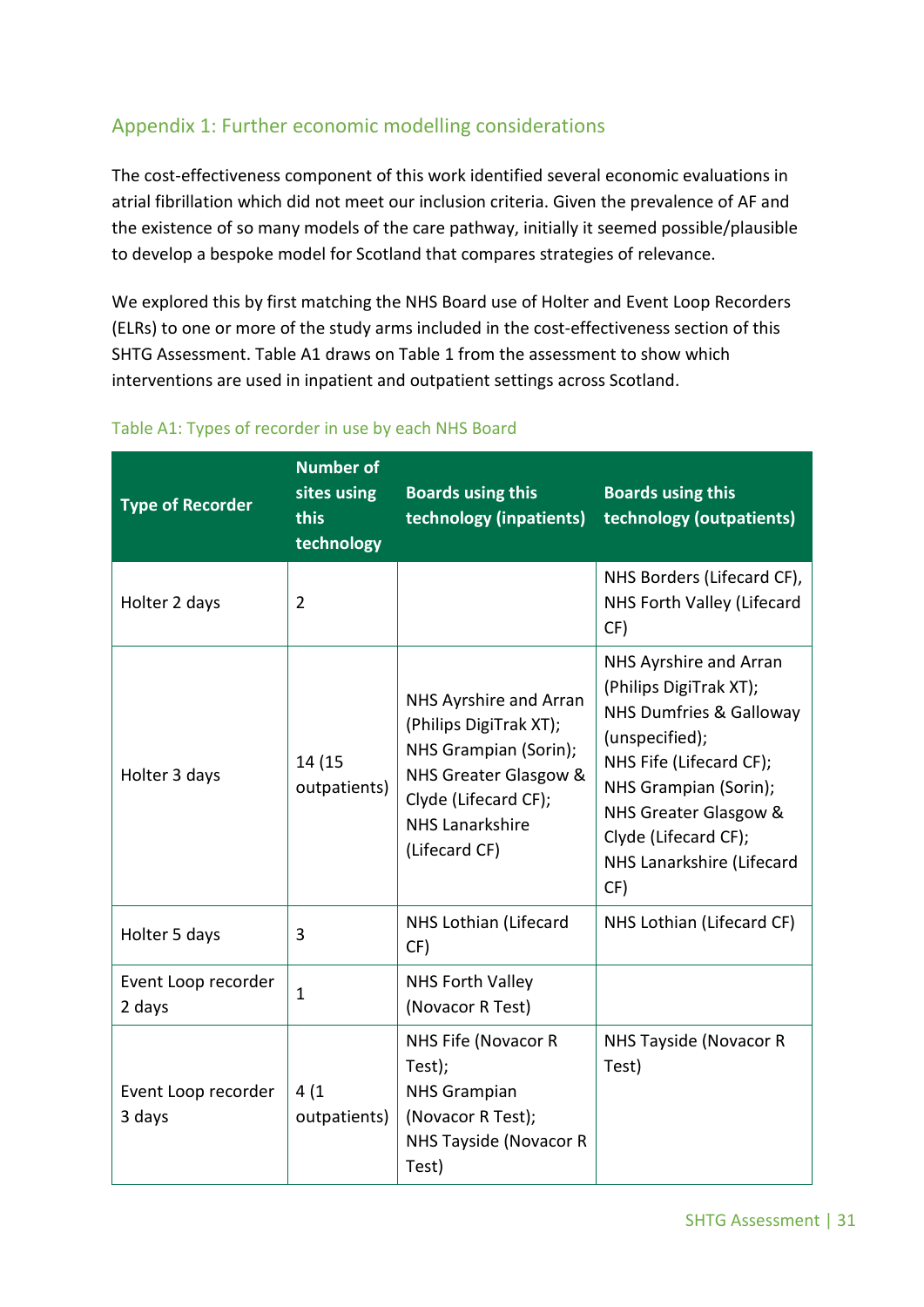| <b>Type of Recorder</b>       | <b>Number of</b><br>sites using<br><b>this</b><br>technology | <b>Boards using this</b><br>technology (inpatients)                               | <b>Boards using this</b><br>technology (outpatients)                       |
|-------------------------------|--------------------------------------------------------------|-----------------------------------------------------------------------------------|----------------------------------------------------------------------------|
| Event Loop recorder<br>7 days | 2                                                            | NHS Highland (Novacor<br>R Test);<br><b>NHS Western Isles</b><br>(Novacor R Test) | NHS Highland (Novacor R<br>Test);<br>NHS Western Isles<br>(Novacor R Test) |
| Telemetry 1 day               | $\overline{2}$                                               | NHS Dumfries &<br>Galloway                                                        |                                                                            |
| Unknown                       | $\overline{2}$                                               | NHS Orkney; NHS<br>Shetland                                                       | NHS Orkney; NHS<br>Shetland                                                |

As shown, 3 days of Holter monitoring is by far the most commonly used technology in Scotland. For creating a model to compare the different strategies in use, we would need to compare 2, 3 and 5 days of Holter monitoring against 2, 3 and 7 days of Event Loop recording or 1 day of telemetry.

Table A2 has grouped the individual arms from studies to consider how much available evidence exists for each of the comparisons that would need to be made to identify the optimal strategy for Scotland. Table A2 does not exclude on the basis of demographics of the study population, so some populations may not reflect the included assessment population (e.g. some studies related to screening for AF in the community). Nor does it distinguish between inpatient and outpatient based monitoring studies (although we have noted the particular setting in which it is used by any NHS Board in Scotland). The Table provides the available published evidence containing at least one study arm that is relevant (same or – if on a nearby row in the table - has the potential to approximate) to the devices and duration of monitoring as used in clinical practice in Scotland.

As can be seen, most of the interventions and durations found in the literature are not used currently in Scottish clinical practice. Of those that are, the main studies of relevance found in the assessment report were the review by Kishore et al, as well as the studies by Sejr et al 2019, Sejr et al 2017, Uphaus et al 2019 and Pagola et al 2018. Aside from the Kishore et al review, most of these studies are observational. The conclusions regarding Kishore et al in our assessment report describe too much heterogeneity for the authors to draw robust conclusions.

Although it may be feasible to use the comparative studies included in the list below to create an indirect comparison model from which to parameterise an economic model, it is not advisable to do so given the heterogeneity in the specifics of these individual studies. If clinicians in Scotland wish to explore priorities for further research in this area, discussions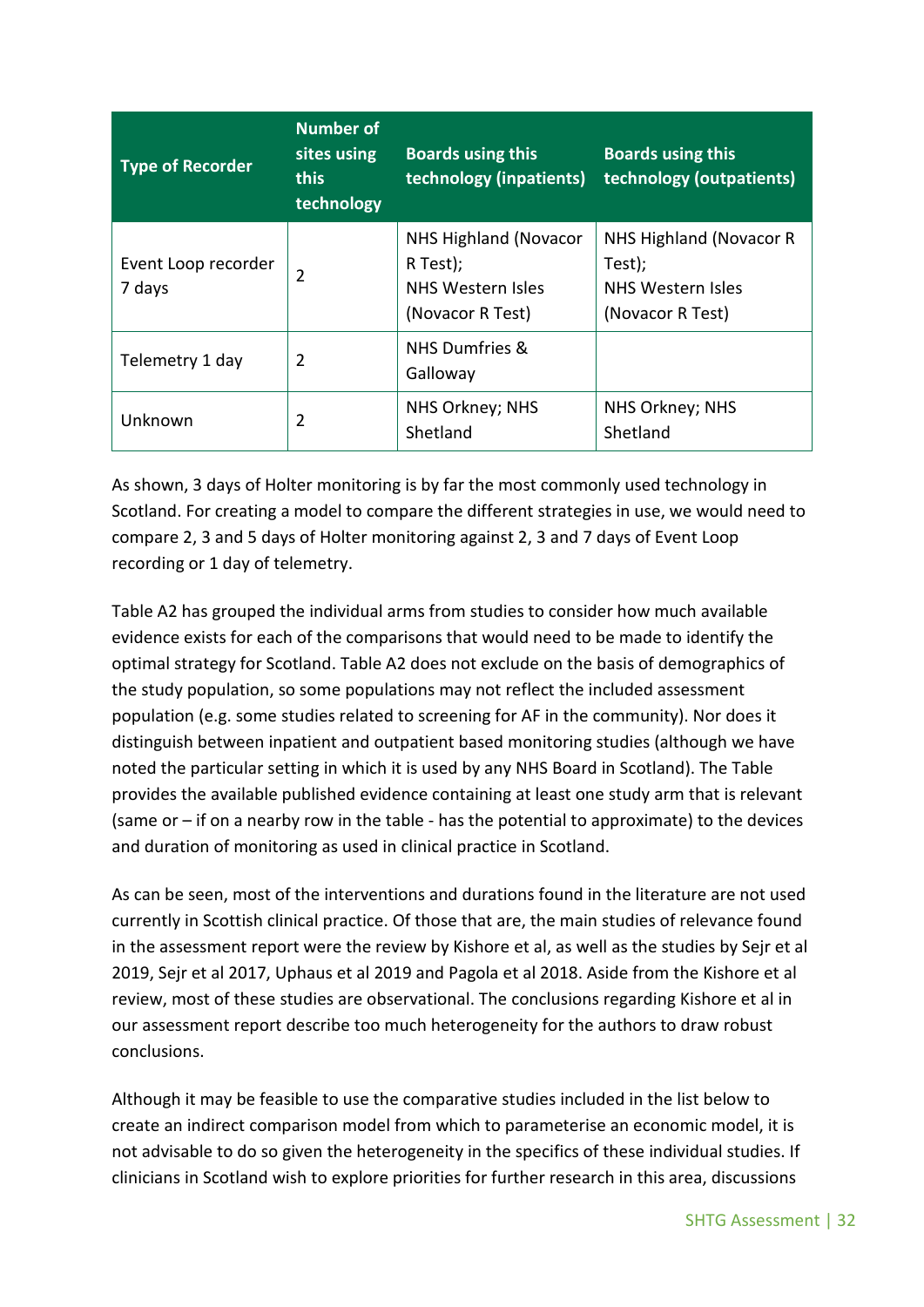about the relevance of each of the included papers in the Kishore et al review (selective population subgroup) to Scottish clinical practice, may be a useful starting point.

| <b>Study</b>                                       | <b>Intervention of interest</b>  | <b>Duration</b><br>of<br>monitoring<br>(days) | Use by NHS Board in<br><b>Scotland</b> |
|----------------------------------------------------|----------------------------------|-----------------------------------------------|----------------------------------------|
| Diekmann 2019                                      | Continuous ECG monitoring        | $\mathbf{1}$                                  |                                        |
| <b>Oguz 2020</b>                                   | Continuous ECG monitoring        | $\mathbf{1}$                                  | <b>NHS Dumfries and Galloway</b>       |
| Wachter 2017<br>(RCT)                              | Continuous ECG monitoring        | $\mathbf{1}$                                  | (inpatient)                            |
| Wasser 2020                                        | <b>Continuous ECG monitoring</b> | $\mathbf{1}$                                  |                                        |
| Sejr 2019                                          | Continuous ECG monitoring        | $\overline{2}$                                |                                        |
| <b>Alves 2019</b>                                  | Continuous ECG monitoring        | $\overline{2}$                                |                                        |
| Korompoki<br>(review)                              | Continuous ECG monitoring        | $\overline{2}$                                |                                        |
| European<br>Society of<br>Cardiology<br>guidelines | <b>Continuous ECG monitoring</b> | 3                                             |                                        |
| <b>Oguz 2020</b>                                   | <b>Continuous ECG monitoring</b> | 14                                            |                                        |
| Lumikari 2019                                      | <b>Continuous ECG monitoring</b> | 28                                            |                                        |
| <b>Levin 2015</b>                                  | <b>Continuous ECG monitoring</b> | 30                                            |                                        |
| McIntyre 2020                                      | <b>Continuous ECG monitoring</b> | 30                                            |                                        |
| Korompoki<br>(review)                              | <b>ELR</b>                       | $\mathbf{1}$                                  |                                        |
| Sejr 2019                                          | <b>ELR</b>                       | $\overline{2}$                                | NHS Forth Valley (inpatients)          |

### Table A2: Types of recorder in use by each NHS Board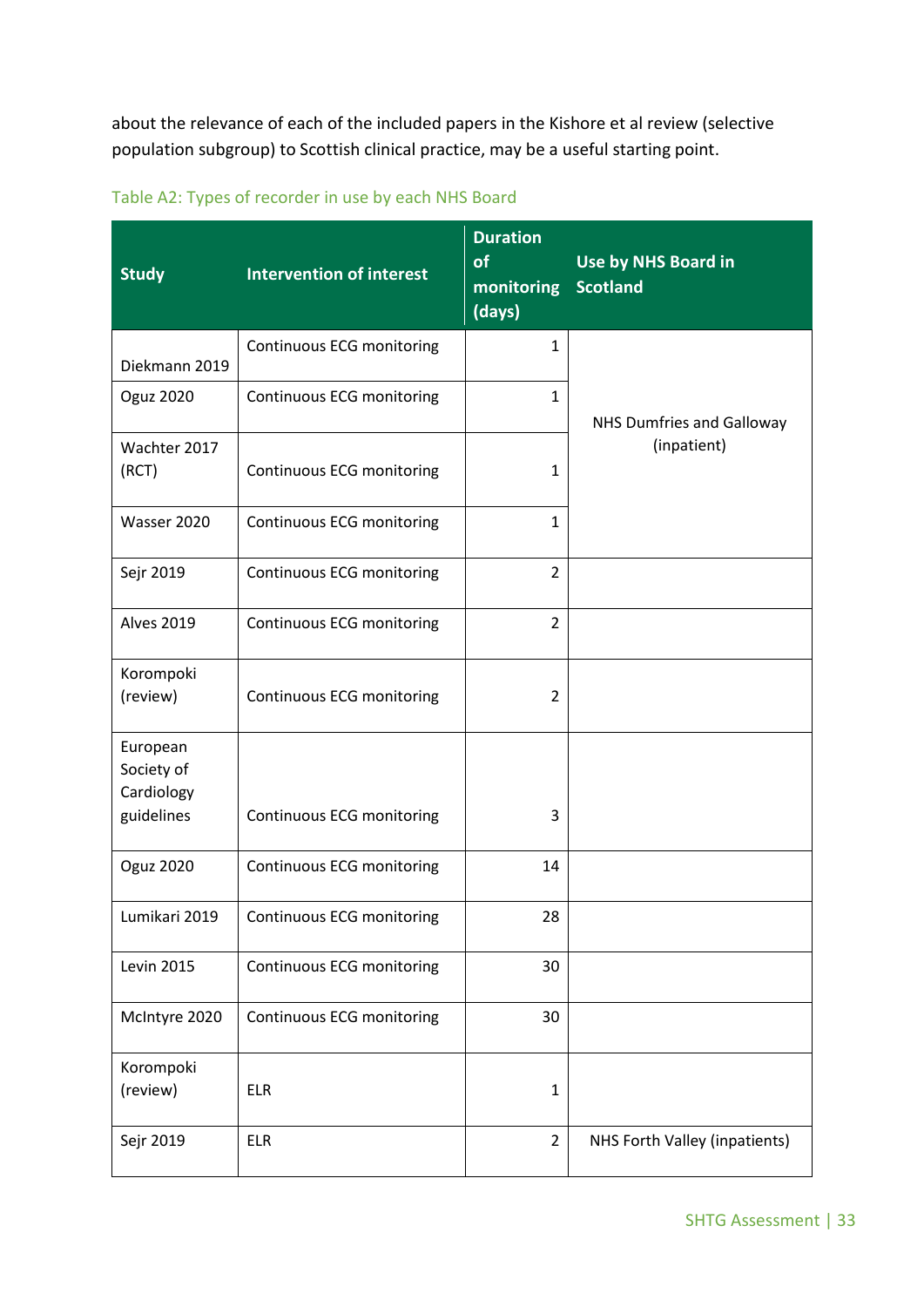| <b>Study</b>                                | <b>Intervention of interest</b> | <b>Duration</b><br>of<br>monitoring<br>(days) | Use by NHS Board in<br><b>Scotland</b>                                      |
|---------------------------------------------|---------------------------------|-----------------------------------------------|-----------------------------------------------------------------------------|
| Kishore<br>(review)                         | <b>ELR</b>                      | 3                                             | NHS Fife (inpatients);<br>NHS Grampian (inpatients);<br>NHS Tayside (both). |
| <b>CADTH</b><br>(subgroup)                  | <b>ELR</b>                      | $\overline{7}$                                |                                                                             |
| <b>Yong 2016</b><br>(secondary<br>analyses) | <b>ELR</b>                      | $\overline{7}$                                | NHS Highland (both);                                                        |
| Higgins (in<br>CADTH)                       | <b>ELR</b>                      | $\overline{7}$                                | NHS Western Isles (both).                                                   |
| Kishore<br>(review)                         | <b>ELR</b>                      | $\overline{7}$                                |                                                                             |
| Sejr 2017                                   | <b>ELR</b>                      | $\overline{7}$                                |                                                                             |
| <b>Yong 2016</b><br>(secondary<br>analyses) | <b>ELR</b>                      | 14                                            |                                                                             |
| Yayehd 2015                                 | <b>ELR</b>                      | 21                                            |                                                                             |
| <b>Yong 2016</b><br>(primary<br>analysis)   | <b>ELR</b>                      | 30                                            |                                                                             |
| <b>CADTH</b><br>(subgroup)                  | <b>ELR</b>                      | 30                                            |                                                                             |
| Gladstone (in<br>CADTH)                     | <b>ELR</b>                      | 30                                            |                                                                             |
| Kishore<br>(review)                         | <b>ELR</b>                      | 30                                            |                                                                             |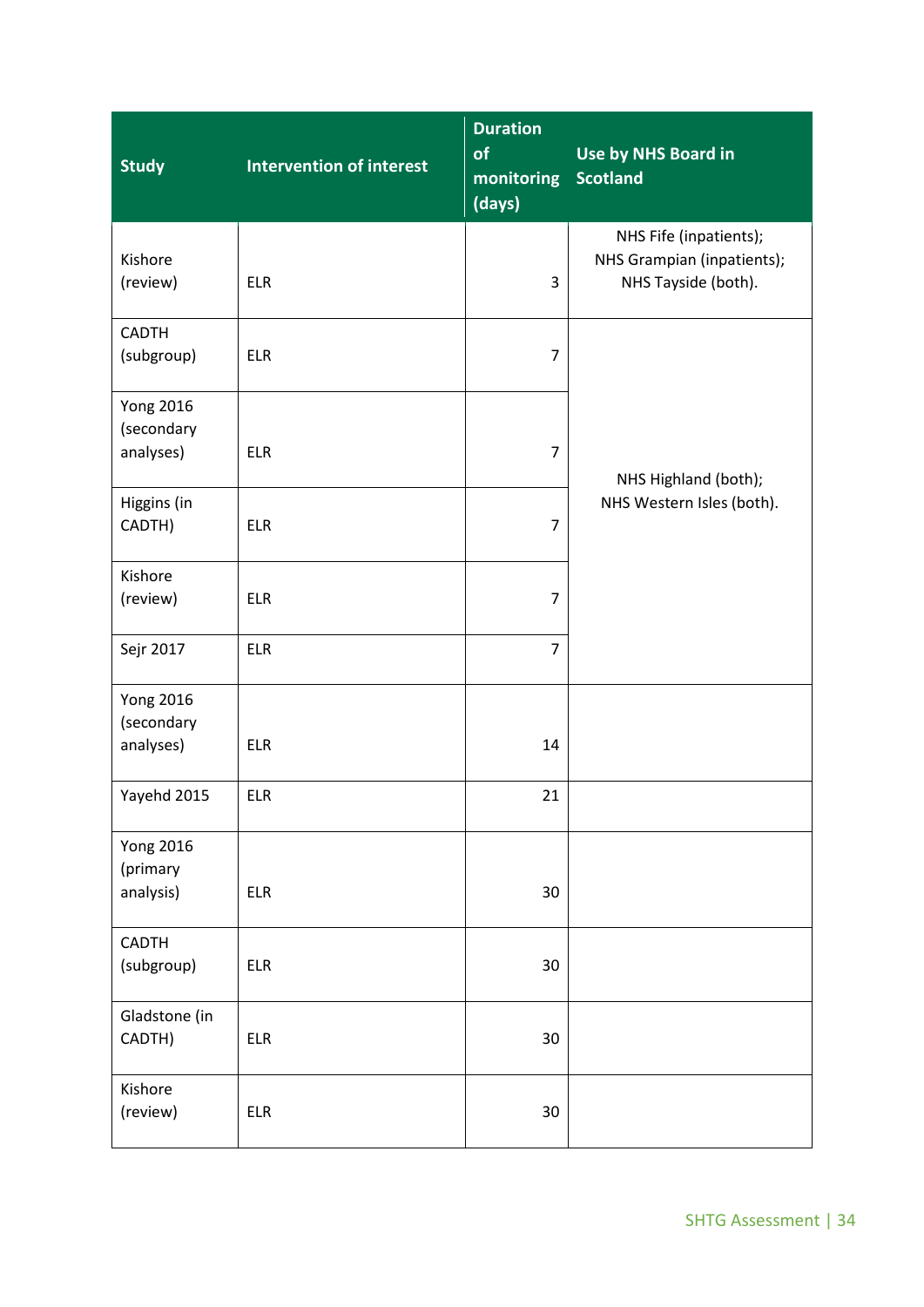| <b>Study</b>                                | <b>Intervention of interest</b> | <b>Duration</b><br>of<br>monitoring<br>(days) | Use by NHS Board in<br><b>Scotland</b> |
|---------------------------------------------|---------------------------------|-----------------------------------------------|----------------------------------------|
| Mayer 2013<br>(primary<br>analysis)         | Holter                          | $\mathbf{1}$                                  |                                        |
| <b>Yong 2016</b><br>(secondary<br>analyses) | Holter                          | $\mathbf{1}$                                  |                                        |
| CADTH<br>(subgroup)                         | Holter                          | $\mathbf{1}$                                  |                                        |
| <b>Levin 2015</b>                           | Holter                          | $\mathbf{1}$                                  |                                        |
| Kaura 2019                                  | Holter                          | $\mathbf{1}$                                  |                                        |
| <b>MSAC</b>                                 | Holter                          | $\mathbf{1}$                                  |                                        |
| NICE Xio XT                                 | Holter                          | $\mathbf{1}$                                  |                                        |
| Barrett 2014                                | Holter                          | $\mathbf{1}$                                  |                                        |
| Rosenberg<br>2013                           | Holter                          | $\mathbf 1$                                   |                                        |
| Eysenck 2019                                | Holter                          | $\mathbf{1}$                                  |                                        |
| Steinhubl 2018                              | Holter                          | $\mathbf{1}$                                  |                                        |
| Gladstone (in<br>CADTH)                     | Holter                          | $\mathbf 1$                                   |                                        |
| Higgins (in<br>CADTH)                       | Holter                          | $\mathbf 1$                                   |                                        |
| Korompoki<br>(review)                       | Holter                          | $\mathbf 1$                                   |                                        |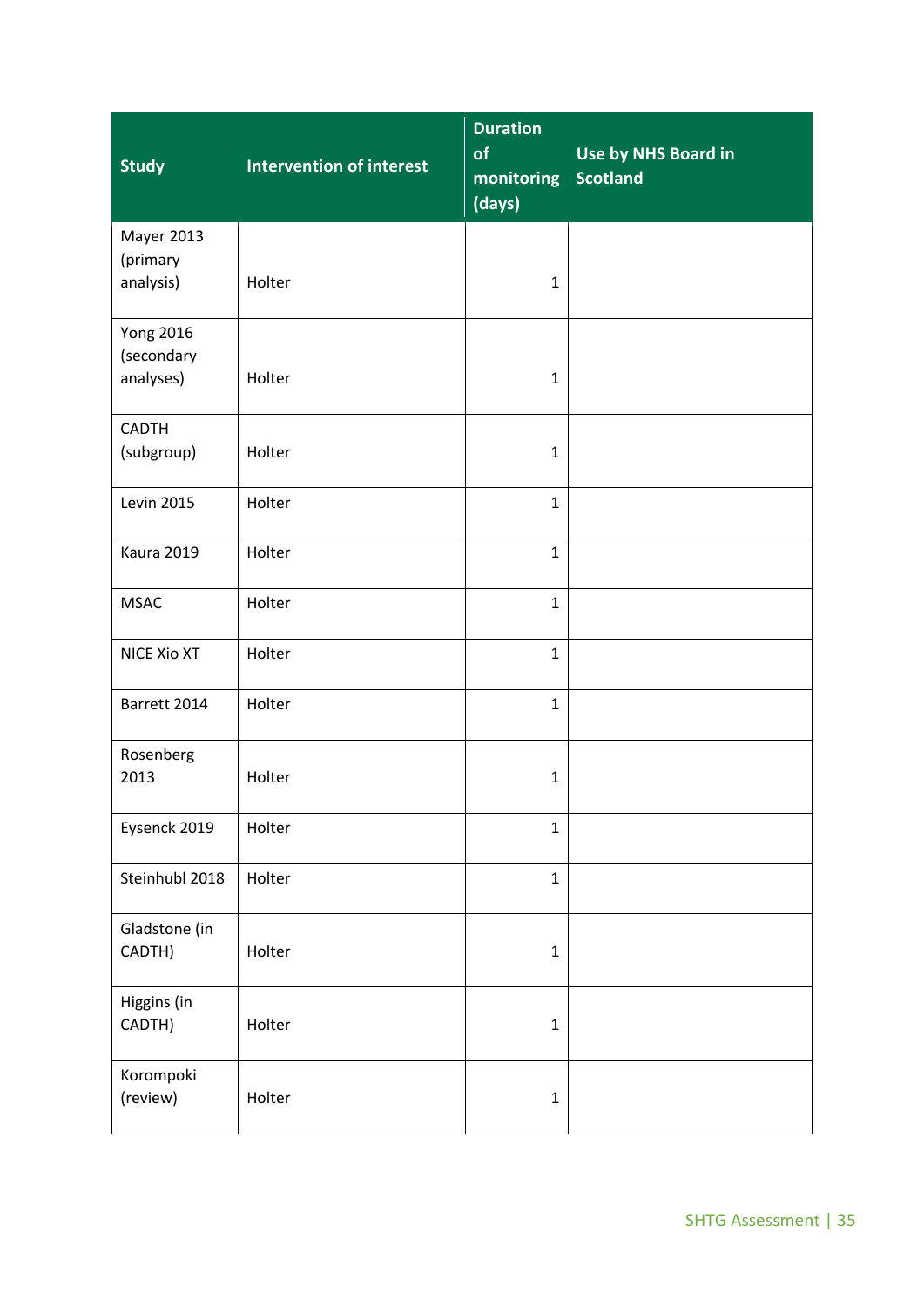| <b>Study</b>                        | <b>Intervention of interest</b> | <b>Duration</b><br>of<br>monitoring<br>(days) | Use by NHS Board in<br><b>Scotland</b>                                                                                                                                                                               |
|-------------------------------------|---------------------------------|-----------------------------------------------|----------------------------------------------------------------------------------------------------------------------------------------------------------------------------------------------------------------------|
| Kishore                             |                                 |                                               |                                                                                                                                                                                                                      |
| (review)                            | Holter                          | $\mathbf{1}$                                  |                                                                                                                                                                                                                      |
| Kishore<br>(review)                 | Holter                          | $\overline{2}$                                | NHS Borders (outpatients);<br>NHS Forth Valley (outpatients)                                                                                                                                                         |
| Sejr 2017                           | Holter                          | $\overline{2}$                                |                                                                                                                                                                                                                      |
| Kishore<br>(review)                 | Holter                          | 3                                             | NHS Ayrshire and Arran (both);<br><b>NHS Dumfries and Galloway</b><br>(outpatients);<br>NHS Fife (outpatients);<br>NHS Grampian (inpatients);<br>NHS Greater Glasgow and Clyde<br>(both);<br>NHS Lanarkshire (both). |
| Uphaus 2019                         | Holter                          | 3                                             |                                                                                                                                                                                                                      |
| Pagola 2018                         | Holter                          | 3                                             |                                                                                                                                                                                                                      |
| $N/A+$                              | Holter                          | 5                                             | NHS Lothian (both)                                                                                                                                                                                                   |
| <b>Alves 2019</b>                   | Holter                          | $\overline{7}$                                |                                                                                                                                                                                                                      |
| Mayer 2013<br>(primary<br>analysis) | Holter                          | $\overline{7}$                                |                                                                                                                                                                                                                      |
| Miyazaki 2020                       | Holter                          | 7                                             |                                                                                                                                                                                                                      |
| Diekmann 2019                       | Holter                          | 10                                            |                                                                                                                                                                                                                      |
| Wachter 2017<br>(RCT)               | Holter                          | 10                                            |                                                                                                                                                                                                                      |
| Wasser 2020                         | Holter                          | 10                                            |                                                                                                                                                                                                                      |
| Pagola 2018                         | Holter                          | 15                                            |                                                                                                                                                                                                                      |
| Pagola 2018                         | Holter                          | 28                                            |                                                                                                                                                                                                                      |